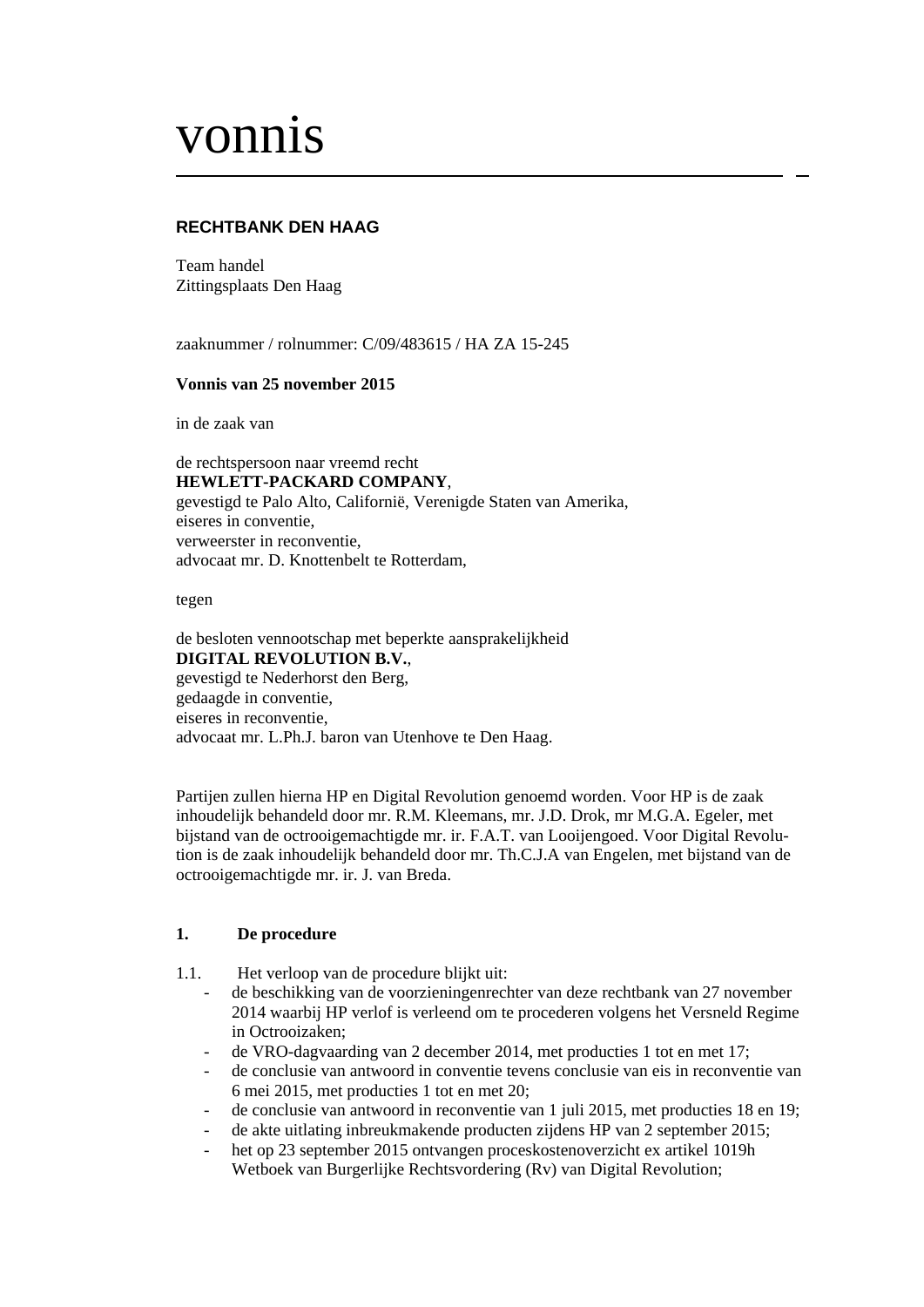- het op 24 september 2015 ontvangen proceskostenoverzicht ex artikel 1019h Rv van HP;
- het op 7 oktober 2015 ontvangen aanvullende proceskostenoverzicht van Digital Revolution;
- het op 8 oktober 2015 ontvangen aanvullende proceskostenoverzicht van HP;
- het proces-verbaal van de zitting van 9 oktober 2015.

1.2. Ter zitting van 9 oktober 2015 is de zaak door de raadslieden van partijen bepleit aan de hand van hun pleitnotities, waarbij HP de punten 118-120 en 134 niet heeft gepleit. De pleitnotities zijn door partijen overgelegd en zijn toegevoegd aan het procesdossier.

1.3. Vervolgens is vonnis bepaald op heden.

# **2. Feiten**

2.1. HP is een wereldwijd opererend IT-bedrijf dat hardware, software en IT-services levert aan consumenten, bedrijfsleven en overheid. De rechtsvoorgangster van HP is Hewlett-Packard Development Corporation (HPDC).

2.2. HP roept in deze procedure Europees octrooi EP 2 170 617 (hierna: EP 617 of het octrooi) in tegen Digital Revolution. EP 617 is getiteld '*non-volatile memory data integrity validation*' en is op 8 februari 2012 voor – onder meer – Nederland verleend aan HPDC op grond van de internationale aanvrage PCT/US2008/070890, die aanspraak maakt op prioriteit van de Amerikaanse aanvrage US 881543 van 27 juli 2007. Op 5 november 2014 is het octrooi op naam gesteld van HP.

2.3. Ingeluid door een verzoek van 8 augustus 2014 is EP 617 onderwerp geworden van een centrale beperkingsprocedure als bedoeld in artikel 105a e.v. van het Verdrag inzake de verlening van Europese octrooien (EOV) en is (het Nederlandse deel van) het octrooi vrijwillig beperkt door samenvoeging van de oorspronkelijke conclusies 1 en 2, respectievelijk 8 en 9, tot de conclusies 1 respectievelijk 7. Het aangepaste octrooischrift (de B3-versie) is op 21 januari 2015 gepubliceerd. De rechtbank zal in het navolgende van de B3-tekst uitgaan. De (authentieke) Engelse tekst van de beperkte conclusies van het octrooi luidt als volgt:

1. A replaceable printing component (14) for use in a printing system (10) including [**a,**  *toevoeging rb*] print mechanism configured to receive the replaceable printing component (14), the replaceable printing component (14) comprising:

> an electrical storage device (38) responsive to printing system control signals for selectively storing information received from the print mechanism, the electrical storage device (38) including:

> > a storage portion containing data associated with the replaceable printing component (14); and first and second validation fields configured to store error detection

codes relatable to the data contained in the storage portion to determine whether the data is valid;

wherein the electrical storage device (38) is configured, prior to a first transfer of data from the print mechanism to the storage portion, to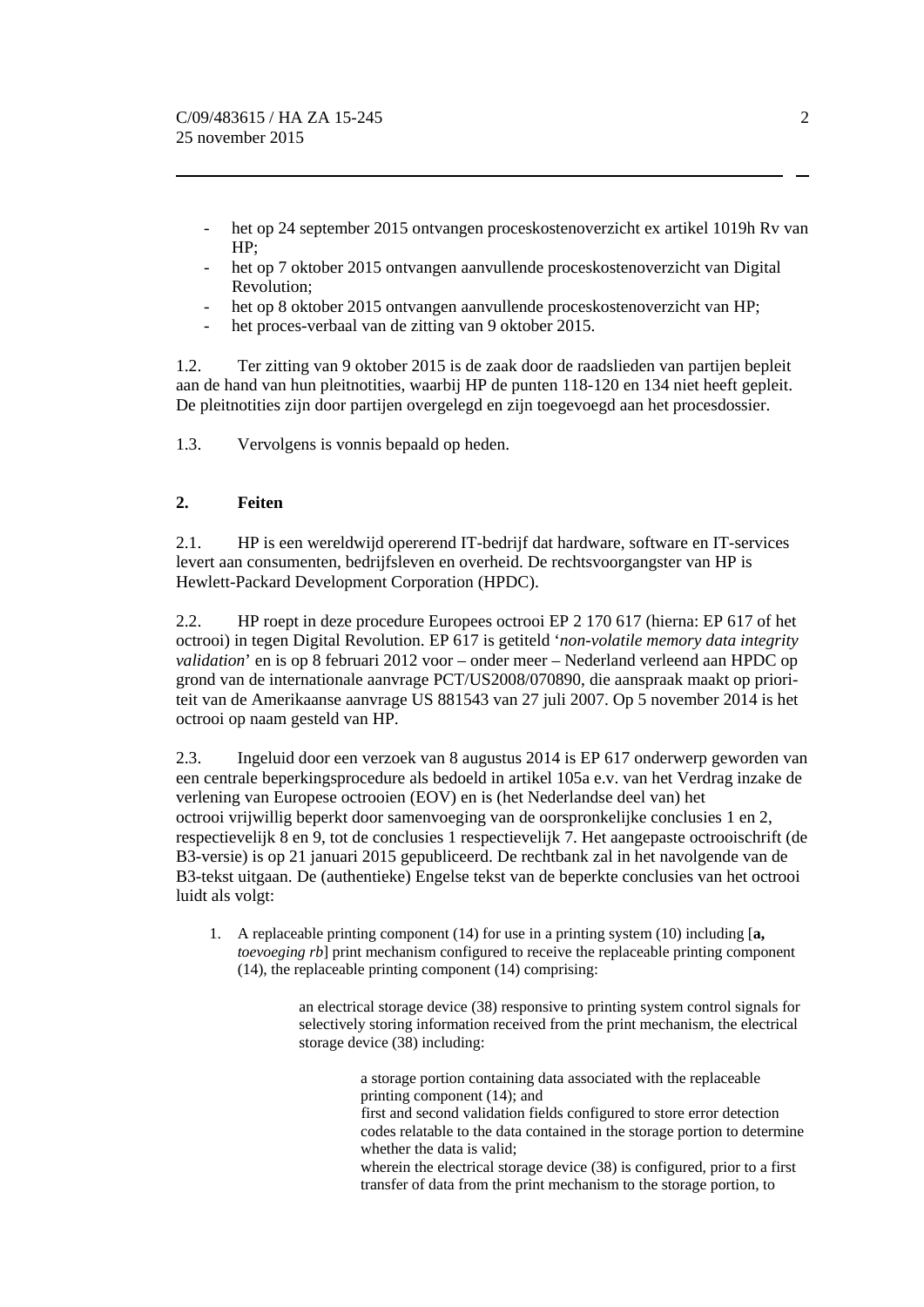receive and store in one of the first and second validation fields an error detection code related to the data currently contained in the storage portion, and the electrical storage device (38) is configured to receive and store in the other of the first and second validation fields an error detection code related to the data that will be contained in the storage portion after the first data transfer; wherein prior to a subsequent transfer of data from the print mechanism to the storage portion, the electrical storage device (38) is configured to receive and store, in the one of the first and second validation fields not containing data related to the data contained in the storage portion immediately prior to the subsequent transfer of data, an error detection code related to the data that will be contained in the storage portion after the subsequent transfer.

- 2. The replaceable printing component (14) of claim 1, wherein the electrical storage device (38) is configured to receive and store in one of the first and second validation fields parity data computed from the data currently contained in the storage portion, and the electrical storage device (38) is configured to receive and store, in the one of the first and second validation fields not containing the parity data computed from the data currently contained in the storage portion, parity data computed from the data that will be contained in the storage portion after the first transfer.
- 3. The replaceable printing component (14) of claim 1, wherein the electrical storage device (38) is configured to receive and store in one of the first and second validation fields a cyclic redundancy check computed from the data currently contained in the storage portion, and the electrical storage device (38) is configured to receive and store, in the one of the first and second validation fields not containing the cyclic redundancy check computed from the data currently contained in the storage portion, a cyclic redundancy check computed from the data that will be contained in the storage portion after the first transfer.
- 4. The replaceable printing component (14) of claim 1, wherein the electrical storage device (38) is configured to receive and store in one of the first and second validation fields a hash sum computed from the data currently contained in the storage portion, and the electrical storage device (38) is configured to receive and store, in the one of the first and second validation fields not containing the hash sum computed from the data currently contained in the storage portion, a hash sum computed from the data that will be contained in the storage portion after the first transfer.
- 5. The replaceable printing component (14) of claim 1 wherein the storage portion comprises a plurality of parameter fields associated with the replaceable printing component (14), and each parameter field of the plurality of parameter fields comprises a plurality of parameter values, the plurality of parameter fields sized in the storage portion in blocks of the parameter values having a preselected size to ensure that each parameter field of the plurality of parameter fields is transferred between the printing system and the storage portion in a single block of parameter values of the blocks of the parameter values.
- 6. The replaceable printing component (14) of claim 1 wherein the printing system is an inkjet printing system, the print mechanism is an ink-jet printer, and the replaceable printing component (14) further includes a replaceable ink container containing a quantity of ink, the replaceable ink container providing ink to the print mechanism.
- 7. A method for transferring data between a printer and a replaceable printing component (14), the method comprising: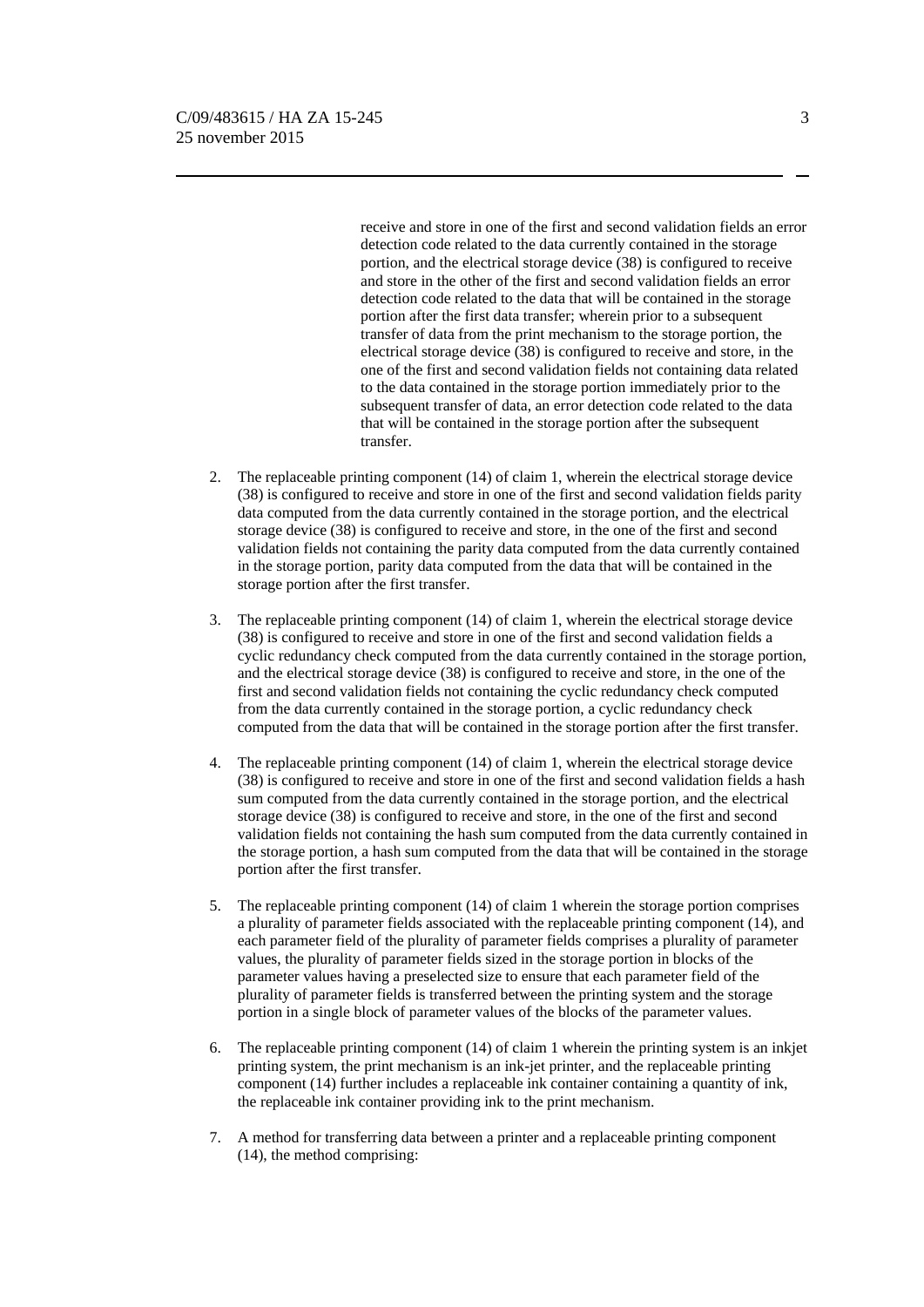providing a replaceable printing component (14) having an electrical storage device (38) associated therewith, the electrical storage device (38) configured for receiving a first block of data transferred from the printer, the electrical storage device (38) having a storage portion containing data related to the replaceable printing component (14) and two validation fields configured to store error detection codes relatable to the data contained in the storage portion, one validation field containing a first error detection code relatable to the data contained in the storage portion;

computing a second error detection code relatable to data that will be stored in the storage portion after transfer of the first block of data to the electrical storage device (38);

storing the second error detection code in the one of the two validation fields not containing the first error detection code;

transferring the first block of data from the printer to the electrical storage device (38);

computing a third error detection code relatable to data that will be stored in the storage portion after transfer of a second block of data from the printer to the electrical storage device (38);

storing the third error detection code in the one of the two validation fields not containing the second error detection code; and

transferring the second block of data from the printer to the electrical storage device (38).

8. The method for transferring data of claim 7 wherein upon failure of the step of transferring the first block of data from the printer to the electrical storage device (38), the method for transferring data includes:

> relating the error detection code stored in each validation field to the data contained in the storage portion;

rejecting the replaceable printing component (14) when no validation field contains an error detection code relatable to the data contained in the storage portion; and

accepting the replaceable printing component (14) when at least one validation field contains an error detection code relatable to the data contained in the storage portion.

- 9. The method for transferring data of claim 7, wherein the first error detection code is first parity data computed from the data contained in the storage portion, and the step of computing the second error detection code comprises computing second parity data from the data that will be contained in the storage portion after transfer of the first block of data to the electrical storage device (38), and the step of storing the second error detection code comprises storing the second parity data in the one of the two validation fields not containing the first parity data.
- 10. The method for transferring data of claim 7, wherein the first error detection code is a first cyclic redundancy check computed from the data contained in the storage portion, and the step of computing the second error detection code comprises computing a second cyclic redundancy check computed from the data that will be contained in the storage portion after transfer of the first block of data to the electrical storage device (38), and the step of storing the second error detection code comprises storing the second cyclic redundancy check in the one of the two validation fields not containing the first cyclic redundancy check.
- 11. The method for transferring data of claim 7, wherein the first error detection code is a first hash sum computed from the data contained in the storage portion using a predetermined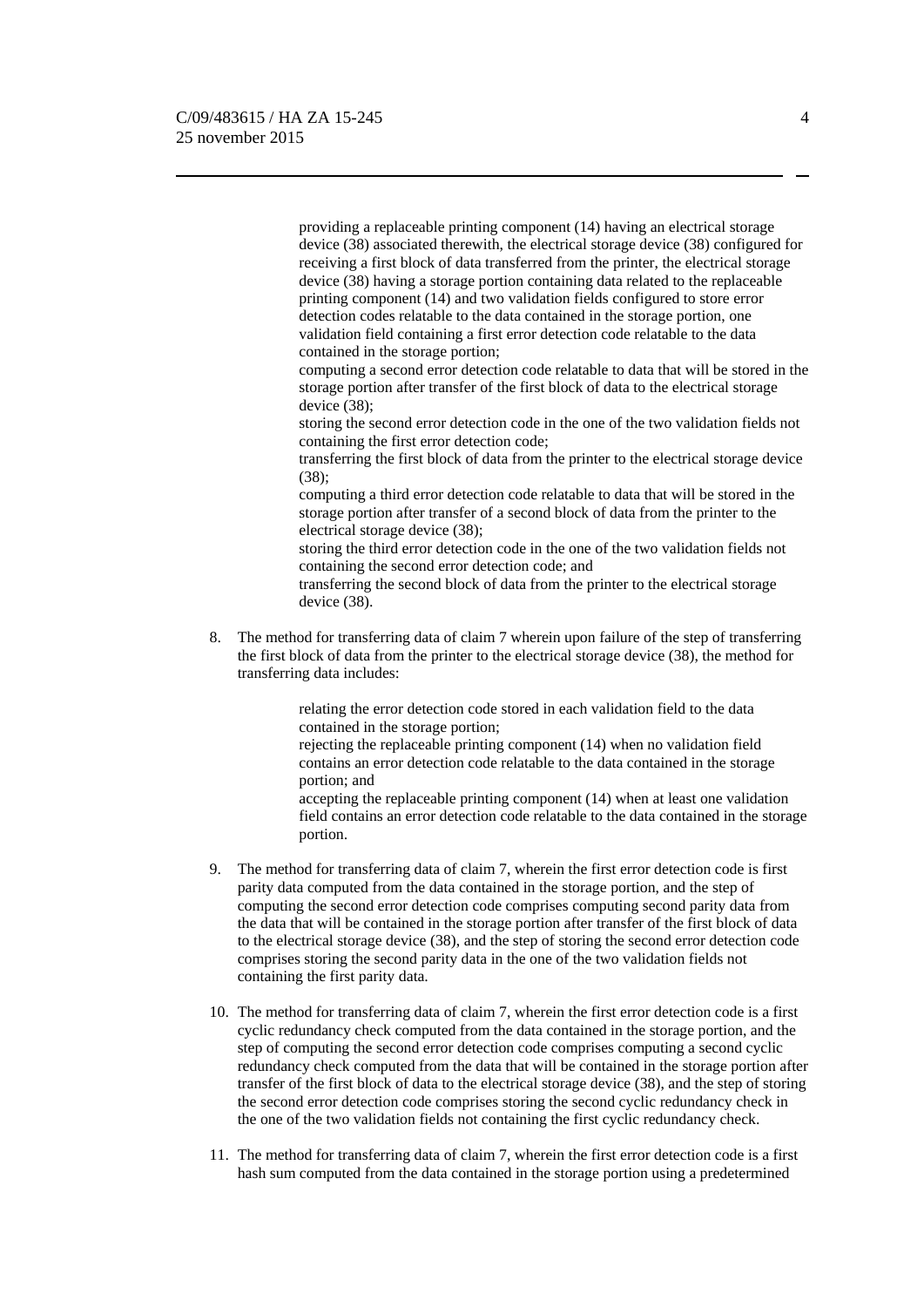hash function, and the step of computing the second error detection code comprises using the hash function to compute a second hash sum of the data that will be contained in the storage portion after transfer of the first block of data to the electrical storage device (38), and the step of storing the second error detection code comprises storing the second hash sum in the one of the two validation fields not containing the first hash sum.

- 12. The method of claim 7, further comprising verifying integrity of the data in the storage portion including matching the data in the storage portion against the error detection codes in the first and second validation fields and rejecting the replaceable printing component (14) if the data in the storage portion is not matched against one of the error detection codes.
- 13. A printing system (10) for selectively depositing visible material on print media, the printing system (10) comprising:

a print mechanism configured to receive a replaceable printing component (14), the print mechanism including a control portion for transferring data between the print mechanism and the replaceable printing component (14); and a replaceable printing component (14) as claimed in any of claims 1 to 6.

14. The printing system (10) of claim 13, wherein the printing system (10) is arranged to verify integrity of the data in the storage portion by matching the data in the storage portion against the error detection codes in the first and second validation fields and rejecting the replaceable printing component (14) the data in the storage portion is not matched against one of the error detection codes.

2.4. De – onbestreden – Nederlandse vertaling van de conclusies van het aldus beperkte octrooi luidt als volgt:

1. Verwisselbare afdrukcomponent (14) voor gebruik in een afdruksysteem (10) dat een afdrukmechanisme omvat dat geconfigureerd is om de verwisselbare afdrukcomponent (14) te ontvangen, waarbij de verwisselbare afdrukcomponent (14) het volgende omvat:

> een elektronische opslaginrichting (38) die reageert op controle signalen van het afdruksysteem om selectief informatie op te slaan die van het afdrukmechanisme ontvangen is, waarbij de elektronische opslaginrichting (38) het volgende omvat:

> > een opslagdeel dat gegevens bevat die de verwisselbare afdrukcomponent (14) betreffen; en

eerste en tweede validatievelden die geconfigureerd zijn om foutdetectiecodes, die gerelateerd kunnen worden aan de gegevens die in het opslagdeel zitten, op te slaan om te bepalen of de gegevens geldig zijn; waarbij de elektronische opslaginrichting (38) geconfigureerd is, voorafgaande aan een eerste overdracht van gegevens vanuit het afdrukmechanisme naar het opslagdeel, om in een van de eerste en tweede validatievelden een foutdetectiecode die gerelateerd is aan de gegevens die op dat moment bevat zijn in het opslagdeel, te ontvangen en op te slaan, en

waarbij de elektronische opslaginrichting (38) geconfigureerd is om in het andere van de eerste en tweede validatievelden een foutdetectiecode die gerelateerd is aan de gegevens die in het opslagdeel bevat zullen zijn na de eerste gegevensoverdracht, te ontvangen en op te slaan, waarbij voorafgaande aan een volgende overdracht van gegevens uit het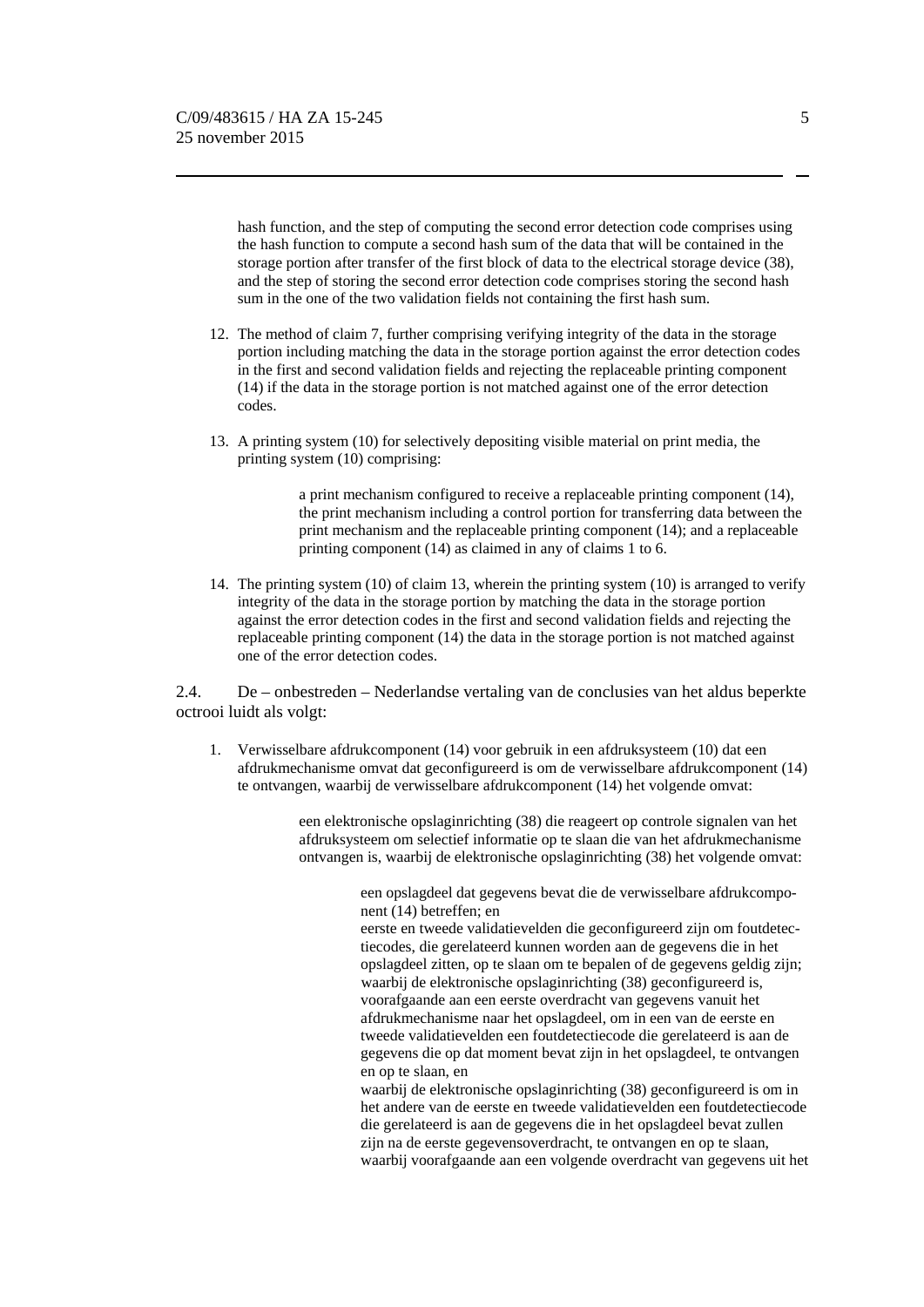afdrukmechanisme naar het opslagdeel de elektronische opslaginrichting (38) geconfigureerd is om in het ene van de eerste en tweede validatievelden die geen gegevens bevat die gerelateerd zijn aan de gegevens die in het opslagdeel bevat zijn, onmiddellijk voorafgaande aan de volgende overdracht van gegevens, een foutdetectiecode, die gerelateerd is aan de gegevens die bevat zullen zijn in het opslagdeel na de volgende overdracht, te ontvangen en op te slaan.

- 2. Verwisselbare afdrukcomponent (14) volgens conclusie 1, waarbij de elektronische opslaginrichting (38) geconfigureerd is om in een van de eerste en tweede validatievelden pariteitgegevens die berekend zijn uit de gegevens die op dat moment in het opslagdeel bevat zijn, te ontvangen en op te slaan, en waarbij de elektronische opslaginrichting (38) geconfigureerd is om in het ene van de eerste en tweede validatievelden die geen pariteitgegevens bevat die uit de gegevens die op dat moment in het opslagdeel bevat zijn berekend zijn, pariteitgegevens die berekend zijn uit de gegevens die in het opslagdeel na de eerste overdracht bevat zullen zijn, te ontvangen en op te slaan.
- 3. Verwisselbare afdrukcomponent (14) volgens conclusie 1, waarbij de elektronische opslaginrichting (38) geconfigureerd is om in een van de eerste en tweede validatievelden een cyclische redundantiecontrole die uit de gegevens die op dat moment in het opslagdeel bevat zijn berekend is, te ontvangen en op te slaan en waarbij de elektronische opslaginrichting (38) geconfigureerd is om in het ene van de eerste en tweede validatievelden die geen cyclische redundantiecontrole die uit de gegevens die op dat moment in het opslagdeel bevat zijn berekend is, een cyclische redundantiecontrole die berekend is uit de gegevens die in het opslagdeel na de eerste overdracht bevat zullen zijn, te ontvangen en op te slaan.
- 4. Verwisselbare afdrukcomponent (14) volgens conclusie 1, waarbij de elektronische opslaginrichting (38) geconfigureerd is om in een van de eerste en tweede validatievelden een hashsom die uit de gegevens die op dat moment in het opslagdeel bevat zijn berekend is, te ontvangen en op te slaan, en waarbij de elektronische opslaginrichting (38) geconfigureerd is om in het ene van de eerste en tweede validatievelden die geen hashsom die uit de gegevens die op dat moment in het opslagdeel bevat zijn berekend is, een hashsom die berekend is uit de gegevens die in het opslagdeel na de eerste overdracht bevat zullen zijn, te ontvangen en op te slaan.
- 5. Verwisselbare afdrukcomponent (14) volgens conclusie 1, waarbij het opslagdeel een veelheid van parametervelden omvat die de verwisselbare afdrukcomponent (14) betreffen, en elk parameterveld van de veelheid van parametervelden een veelheid van parameterwaarden omvat, waarbij de veelheid van parametervelden in het opslagdeel in blokken van de parameterwaarden gedimensioneerd zijn met een vooraf gekozen grootte om er zeker van te zijn dat elk parameterveld van de veelheid van parametervelden tussen het afdruksysteem en het opslagdeel in een enkel blok van parameterwaarden van de blokken van de parameterwaarden overgebracht wordt.
- 6. Verwisselbare afdrukcomponent (14) volgens conclusie 1, waarbij het afdruksysteem een inkt-jet-afdruksysteem is, het afdrukmechanisme een inkt-jet-printer is, en de verwisselbare afdrukcomponent (14) verder een verwisselbare inktpatroon omvat, die een hoeveelheid inkt bevat en waarbij de verwisselbare inktpatroon inkt aan het afdrukmechanisme afgeeft.
- 7. Werkwijze voor overbrengen van gegevens tussen een printer en een verwisselbare afdrukcomponent (14), waarbij de werkwijze het volgende omvat:

het beschikbaarstellen van een verwisselbare afdrukcomponent (14) met een daarbij behorende elektronische opslaginrichting (38), waarbij de elektronische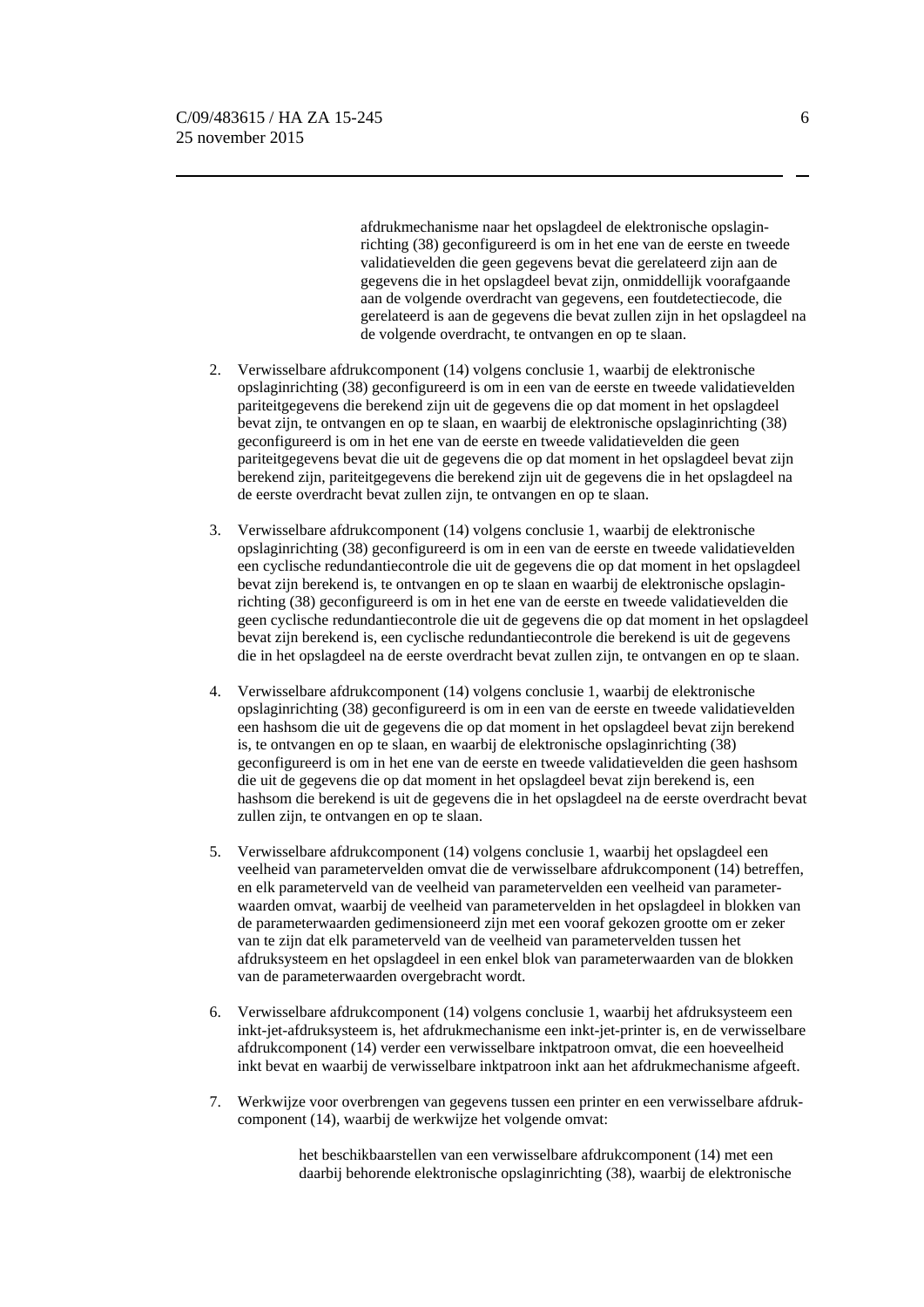opslaginrichting (38) geconfigureerd is voor het ontvangen van een eerste blok met gegevens die door de printer worden overgebracht, waarbij de elektronische opslaginrichting (38) een opslagdeel heeft, dat gegevens bevat die de verwisselbare afdrukcomponent (14) betreffen, en twee validatievelden heeft, die geconfigureerd zijn voor het opslaan van foutdetectiecodes die de gegevens betreffen die in het opslagdeel zitten, waarbij een validatieveld een eerste foutdetectiecode bevat die de gegevens betreffen die in het opslagdeel zitten; het berekenen van een tweede foutdetectiecode die gegevens betreffen die in het opslagdeel opgeslagen zullen worden na overdracht van het eerste blok met gegevens naar de elektronische opslaginrichting (38); het opslaan van de tweede foutdetectiecode in het ene van de twee validatievelden die niet de eerste foutdetectiecode bevat; het overbrengen van het eerste blok met gegevens van de printer naar de elektronische opslaginrichting (38); het berekenen van een derde foutdetectiecode die gegevens betreffen die in het opslagdeel opgeslagen zullen worden na overdracht van een tweede blok met gegevens van de printer naar de elektronische opslaginrichting (38); de opslag van de derde foutdetectiecode in het ene van de twee validatievelden die niet de tweede foutdetectiecode bevat; en het overbrengen van het tweede blok met gegevens van de printer naar de elektronische opslaginrichting.

8. Werkwijze voor de overdracht van gegevens volgens conclusie 7, waarbij bij het optreden van een fout tijdens de stap van de overdracht van het eerste blok met gegevens van de printer naar de elektronische opslaginrichting (38), de werkwijze voor de overdracht van gegevens het volgende omvat:

> het relateren van de in elk validatieveld opgeslagen foutdetectiecode aan de gegevens die in het opslagdeel zitten; het verwerpen van de verwisselbare afdrukcomponent (14) wanneer geen validatieveld een foutdetectiecode bevat die de gegevens betreft die in het opslagdeel zitten; en het accepteren van de verwisselbare afdrukcomponent (14) wanneer ten minste een validatieveld een foutdetectiecode bevat die de gegevens betreft die in het opslagdeel zitten.

- 9. Werkwijze voor de overdracht van gegevens volgens conclusie 7, waarbij de eerste foutdetectiecode eerste pariteitgegevens voorstelt die berekend worden uit de gegevens die het opslagdeel zitten en waarbij de stap voor het berekenen van de tweede foutdetectiecode het berekenen van tweede pariteitgegevens omvat uit de gegevens die in het opslagdeel zullen worden opgeslagen na overdracht van het eerste blok met gegevens naar de elektronische opslaginrichting (38), en waarbij de stap van het opslaan van de tweede foutdetectiecode het opslaan omvat van de tweede pariteitgegevens in het ene van de twee validatievelden die niet de eerste pariteitgegevens bevat.
- 10. Werkwijze voor de overdracht van gegevens volgens conclusie 7, waarbij de eerste foutdetectiecode een eerste cyclische redundantiecontrole is die berekend wordt uit de gegevens die in het opslagdeel zitten en waarbij de stap van het berekenen van de tweede foutdetectiecode het berekenen van een tweede cyclische redundantiecontrole omvat die berekend wordt uit de gegevens die in het opslagdeel zullen worden opgeslagen na overdracht van het eerste blok met gegevens naar de elektronische opslaginrichting (38), en waarbij de stap van het opslaan van de tweede foutdetectiecode het opslaan omvat van de tweede cyclische redundantiecontrole in het ene van de twee validatievelden die niet de eerste cyclisch redundantiecontrole bevat.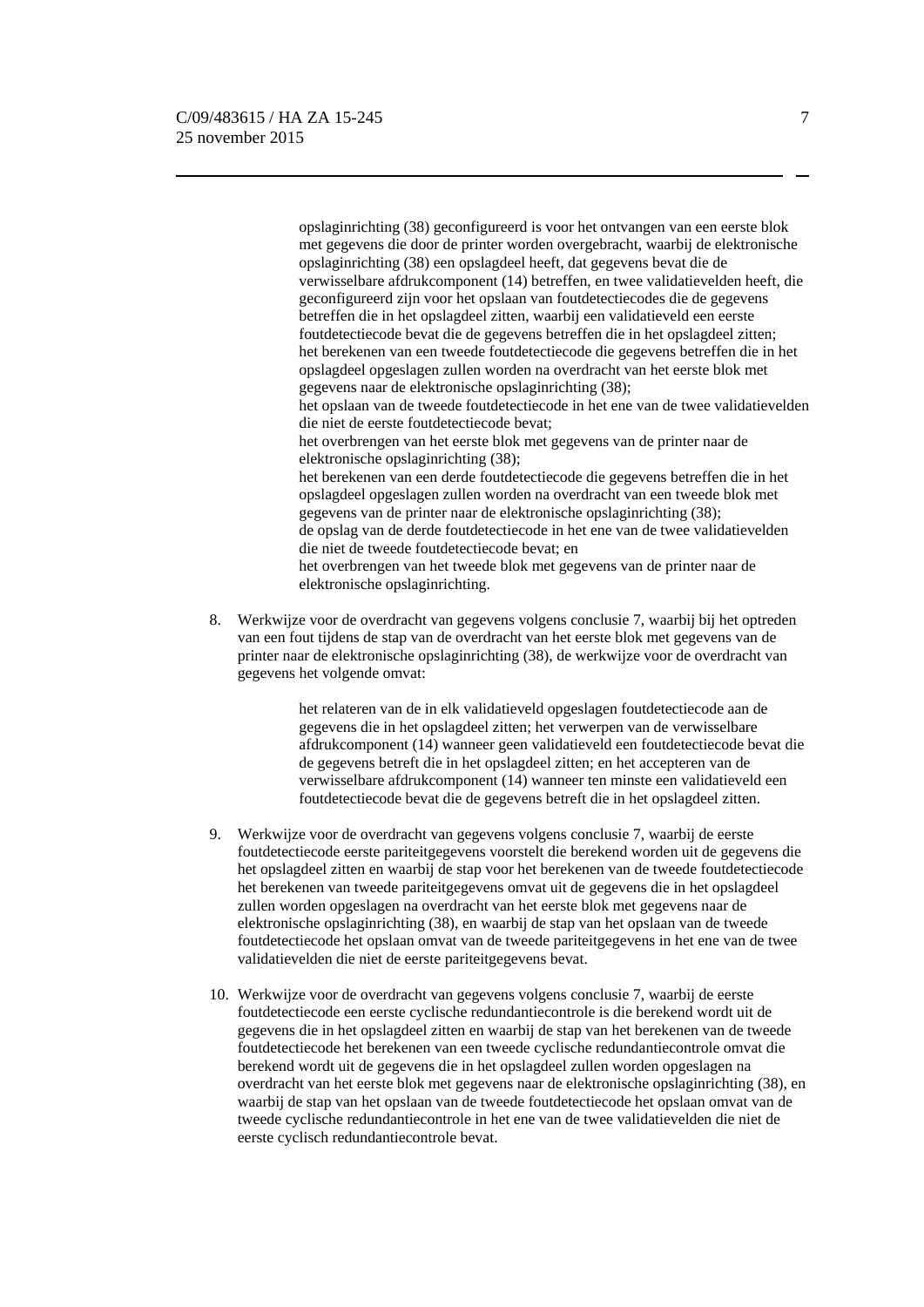- 11. Werkwijze voor de overdracht van gegevens volgens conclusie 7, waarbij de eerste foutdetectiecode een eerste hashsom is die berekend wordt uit de gegevens die in het opslagdeel zitten met gebruik van een vooraf bepaalde hashfunctie, en waarbij de stap van het berekenen van de tweede foutdetectiecode het gebruik van de hashfunctie omvat om een tweede hashsom van de gegevens die in het opslagdeel zullen worden opgeslagen na overdracht van het eerste blok van gegevens naar de elektronische opslaginrichting (38) te berekenen, en waarbij de stap van het opslaan van de tweede foutdetectiecode het opslaan omvat van de tweede hashsom in het ene van de twee validatievelden die niet de eerste hashsom bevat.
- 12. Werkwijze volgens conclusie 7, die verder het verifiëren van de integriteit van de gegevens in het opslagdeel omvat, wat het vergelijken van de gegevens in het opslagdeel met de foutdetectiecodes in de eerste en tweede validatievelden omvat en het verwerpen van de verwisselbare afdrukcomponent (14) omvat indien de gegevens in het opslagdeel niet passen bij een van de foutdetectiecodes.
- 13. Afdruksysteem (10) voor het se1ectief opbrengen van zichtbaar materiaal op afdrukmedia, waarbij het afdruksysteem (10) het volgende omvat:

een afdrukmechanisme dat geconfigureerd is om een verwisselbare afdrukcomponent (14) op te nemen, waarbij het afdrukmechanisme een stuurdeel voor het overbrengen van gegevens tussen het afdrukmechanisme en de verwisselbare afdrukcomponent (14) omvat; en een verwisselbare afdrukcomponent (14) volgens een der conclusies 1 tot 6.

14. Afdruksysteem (10) volgens conclusie 13, waarbij het afdruksysteem (10) ingericht is om de integriteit van de gegevens in het opslagdeel te verifiëren door het vergelijken van de gegevens in het opslagdeel met de foutdetectiecodes in de eerste en tweede validatievelden en door het verwerpen van de verwisselbare afdrukcomponent (14) indien de gegevens in het opslagdeel niet passen bij een van de foutdetectiecodes.

2.5. De beschrijving van EP 617 omvat onder meer de volgende passages en illustraties (illustraties zijn voor het leesgemak bij de betreffende tekst gevoegd):

**[0001]** The present disclosure relates to printing systems that make use of a replaceable printing component. More particularly, the present disclosure relates to replaceable printing components that include an electrical storage device for providing information to a print mechanism in the printing system.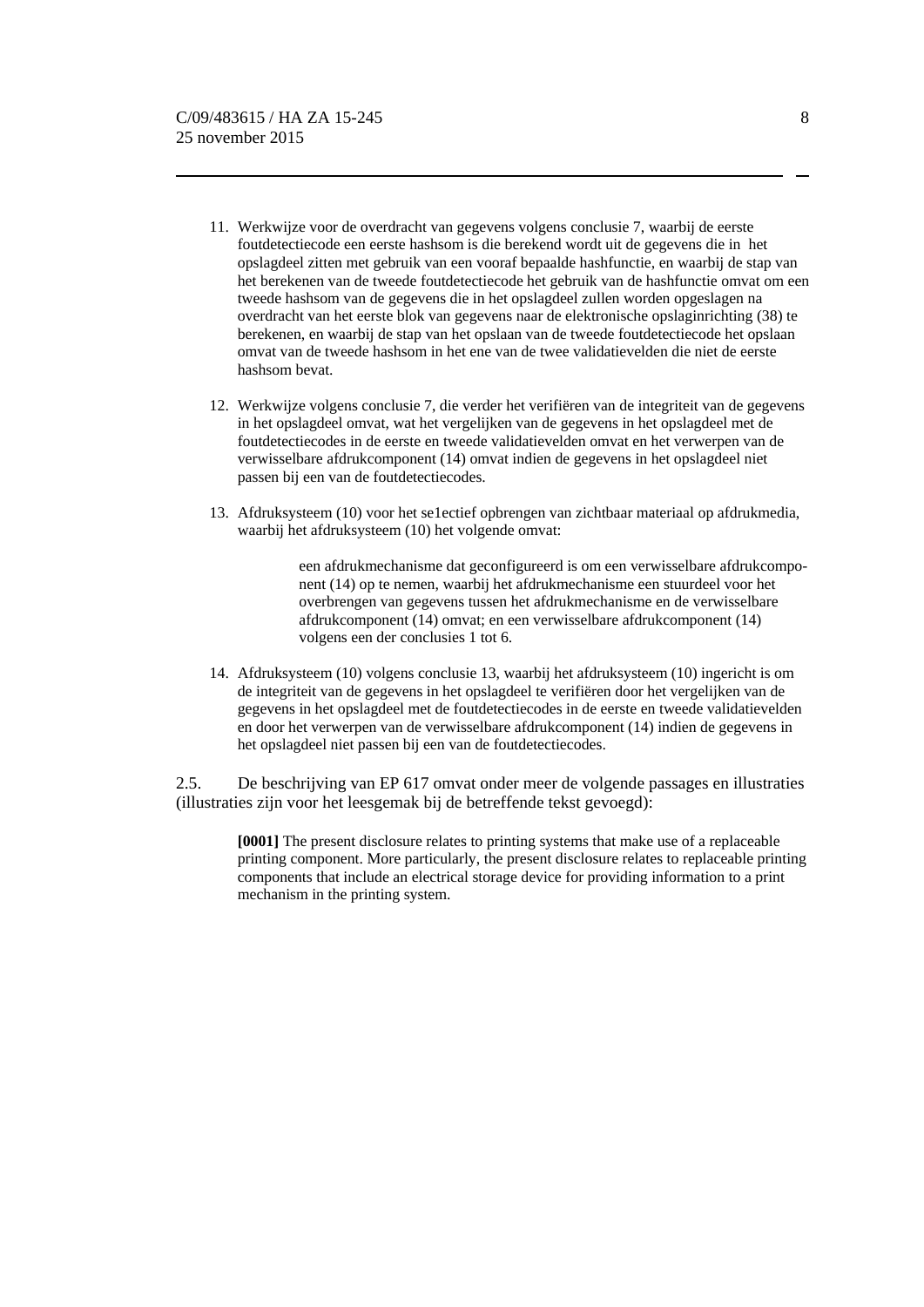

**[0026]** Fig. 3 represents a block diagram of an example printing system 10 shown connected to an information source or host computer 48. Host 48 is shown connected to a display device 50. The host can be any of a variety of information sources (such as a personal computer, work station, or server, to name a few) that provides image information to controller 26 by way of a data link 52. Data link 52 may be any of a variety of conventional data links (such as an electrical link, infrared link, a wide-area or local-area network link, or any other well-known data link) for transferring information between host 48 and printing system 10.

(…)

**[0028]** Host 48 may provide image description information or image data to printing system 10 for forming images on print media. In addition, host 48 may provide various parameters for controlling operation of the printing system, typically through printer control software referred to as a "print driver". In order to ensure that the printing system provides the highest quality images, controller 26 may compensate for the particular replaceable printer component 14 installed within the printing system. Electric storage device 38 may provide parameters particular to the associated replaceable printer component 14 to controller 26, allowing the controller to utilize these parameters to ensure the reliable operation of the printing system and ensure high quality print images.

**[0029]** Parameters that may be associated with a replaceable printing component 14 and stored in electrical storage device 38 may include the following: amount of ink shipped in an ink container; remaining ink in an ink container; actual count of ink drops emitted from the printhead; a date code associated with the ink container; date code of initial insertion of the ink container; system coefficients; ink type/color: ink container size; age of the ink; printer model number or identification number; cartridge usage information; just to name a few. In printing systems including other types of print mechanisms, such as laser printing systems, these parameters may be associated with other types of replaceable printing components. Accordingly, in such systems, the parameters may include information related to toner cartridges or other appropriate replaceable printing components.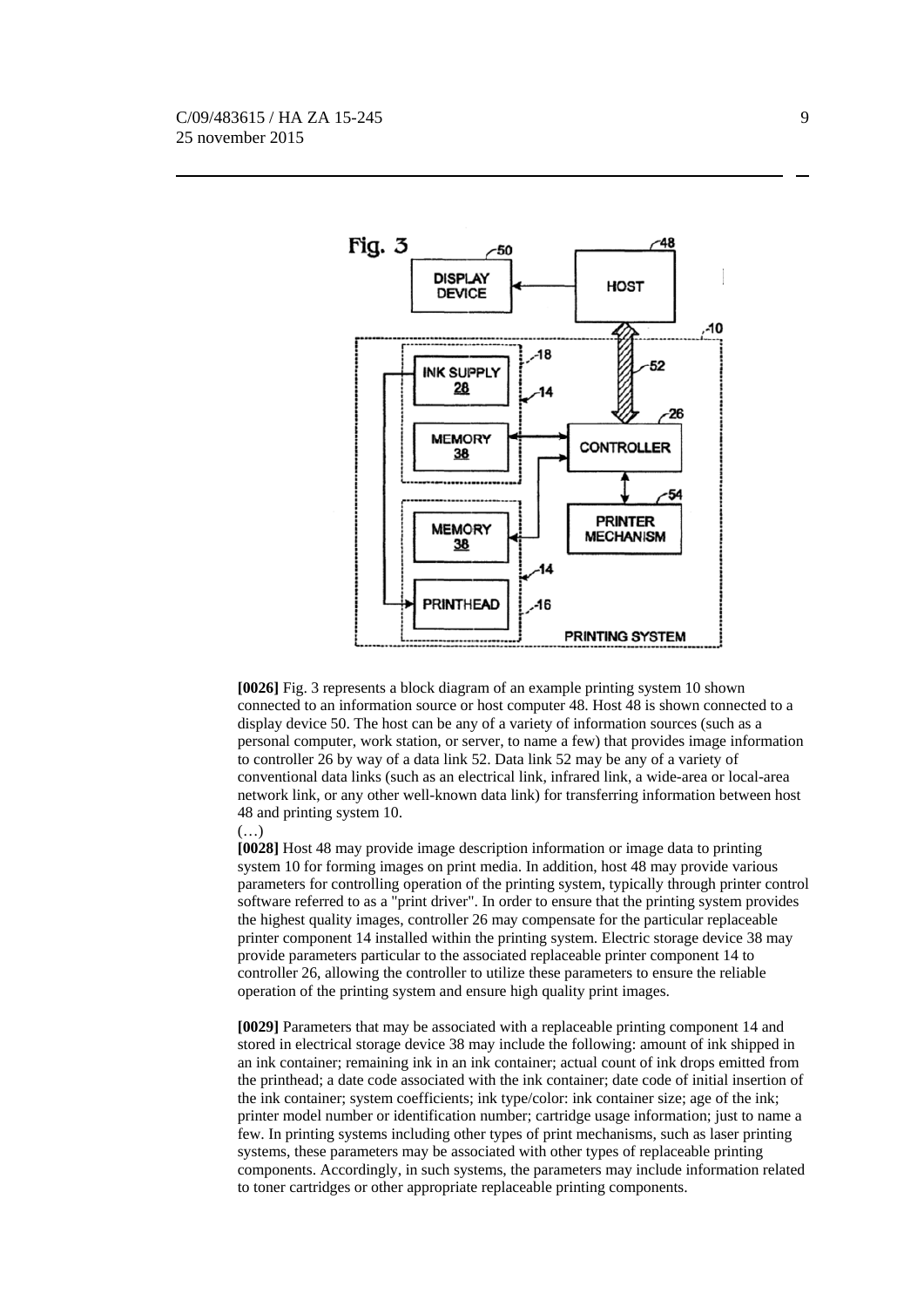

**[0030]** Fig. 4 is a representation of an electrical storage device 38 that may be used in conjunction with controller 26 of printing system 10 for ensuring data integrity for data transfers to the electrical storage device 38. The electrical storage device 38 may be organized as an Mbit by N memory where M represents the number of bits and N represents the size of the memory device. In some systems, electrical storage device 38 may be an 8-bit (or 1-byte) device.

**[0031]** Each individually addressable M-bit memory location is represented an address value ranging from 0 to N-1. Although Fig. 4 is used to illustrate some of the information that may be stored in electrical storage device 38, it will be understood that electrical storage device 38 may contain additional information not discussed. In addition, the location of the information in electrical storage device 38 may be different from those locations shown in Fig. 4. Controller 26 in printing system 10 may be required to know where at least some of the information is stored.

**[0032]** Memory address values 0 through N-3 define storage portion 60. This portion of memory may contain data that includes various parameters relating to the replaceable printing component 14, such as the example parameters described above.

**[0033]** These parameters may be organized within storage portion 60 as a plurality of parameter fields 64 associated with the corresponding replaceable printing component 14. Each parameter field 64 may contain a plurality of parameter values 66 (e.g., ink color, pages printed, or any of the other example value previously mentioned). The parameter fields 64 may be organized within storage portion 60 in blocks of parameter values 66. The blocks of parameter values 66 forming the parameter fields 64 may be configured to have a preselected size. The preselected size of these blocks may be selected to ensure that a transfer of a parameter field 64 between a print mechanism 12 and an electrical storage device 38 occurs in a single block of parameter values 66. The printing system 10 may be configured to ensure that a transfer of a single block of parameter values 66 from a print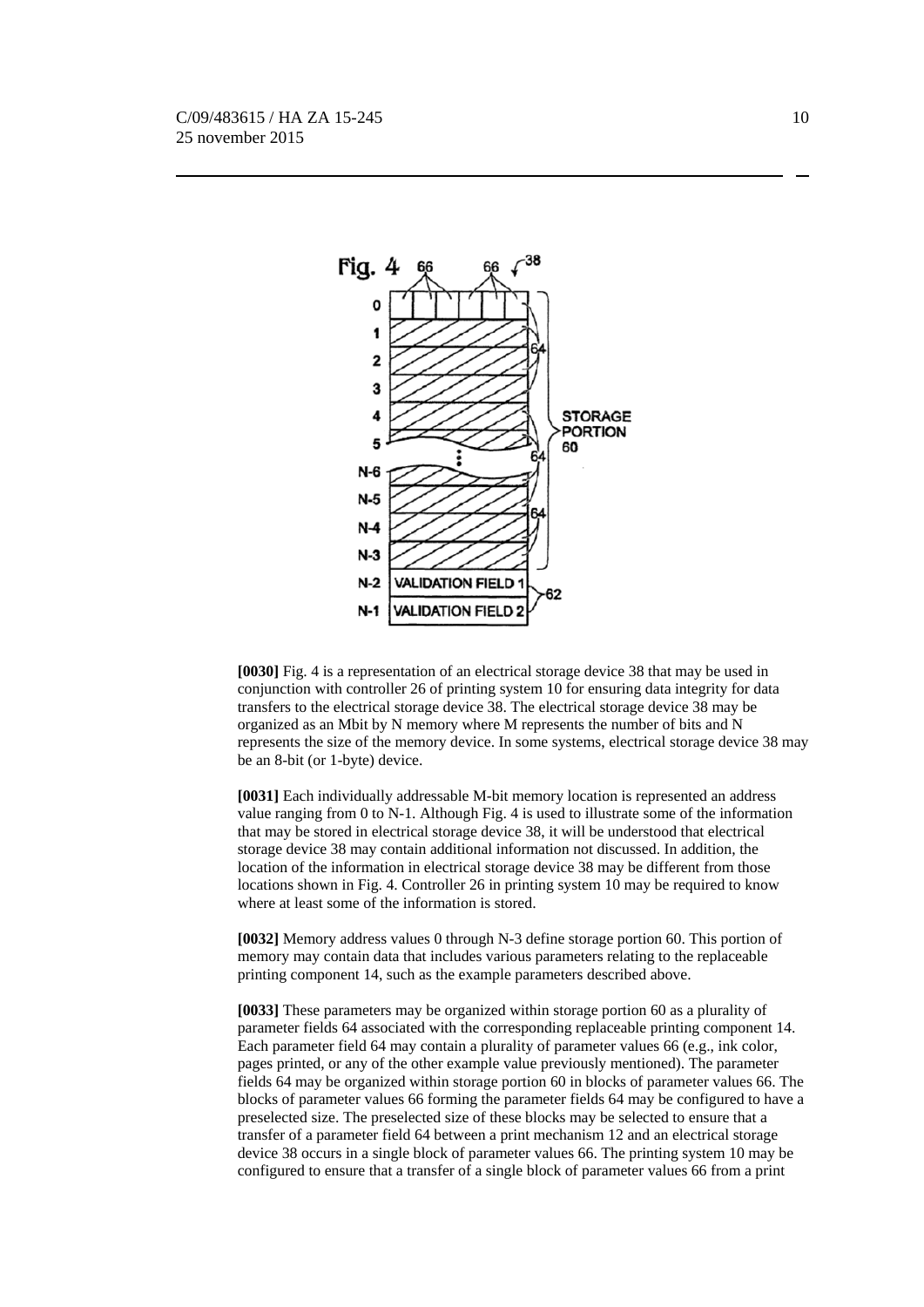mechanism 12 to an electrical storage device 38 occurs atomically, in a single operation requiring only one write. While parameter values 66 only have been shown in the first memory address 0, it should be understood that each parameter field 64 from 0 to N-3 may be similarly organized.

**[0034]** Data corruption may occur when a transfer of data to storage portion 60 is interrupted. For instance, in cases where the replaceable printing component is ink container 18, it may be possible to remove the ink container while controller 26 is transferring data to electronic storage device 38. Interrupting this data transfer may compromise the integrity of the data. In such cases the replaceable printing component may need to be examined to determine whether storage portion 60 contains valid data.

**[0035]** To address such issues, memory address values N-2 through N-1 may be validation fields 62. The fields are used to store error detection codes which may be used to detect data corruption. These error detection codes may be any string of computer-readable characters (e.g., digits, letters, symbols) relatable to data in storage portion 60. Electrical storage device 38 and/or controller 26 may be configured to store in validation fields 62, error detection codes which are mathematically related to the data in storage portion 60. For example, an error detection code stored in a validation field 62 may be the result of a predetermined hash function performed on the data contained in storage portion 60. Another type of error detection code that may be used is a variation of parity data. Specifically, parity data mathematically related to the data in storage portion 60 may be computed and stored in validation fields 62. Other examples of suitable error detection codes include but are not limited to cyclic redundancy checks, checksums (e.g., MD5), or any other string of computer-readable characters relatable to the data in storage portion 60.

**[0036]** The electrical storage device 38 and/or controller 26 may be configured to store error detection codes in the validation fields 62 in a "ping-pong" (or circular in embodiments having more than two validation fields) fashion. In other words, electrical storage device 38 and/or controller 26 alternates between the validation fields 62 when storing error detection codes.

(…)

**[0040]** While the field which is updated at this point is referred to as the second validation field, one skilled in the art will understand that this is an arbitrary classification. Any validation field may be updated with an error detection code at any time, so long as the validation field to be updated does not contain an error detection code relatable to the data currently stored in storage portion 60. An exception to this rule occurs in cases where more than one validation field 62 contains an error detection code relatable to the data currently in storage portion 60. In such instances, the first error detection code may be written to any validation field 62.

(…)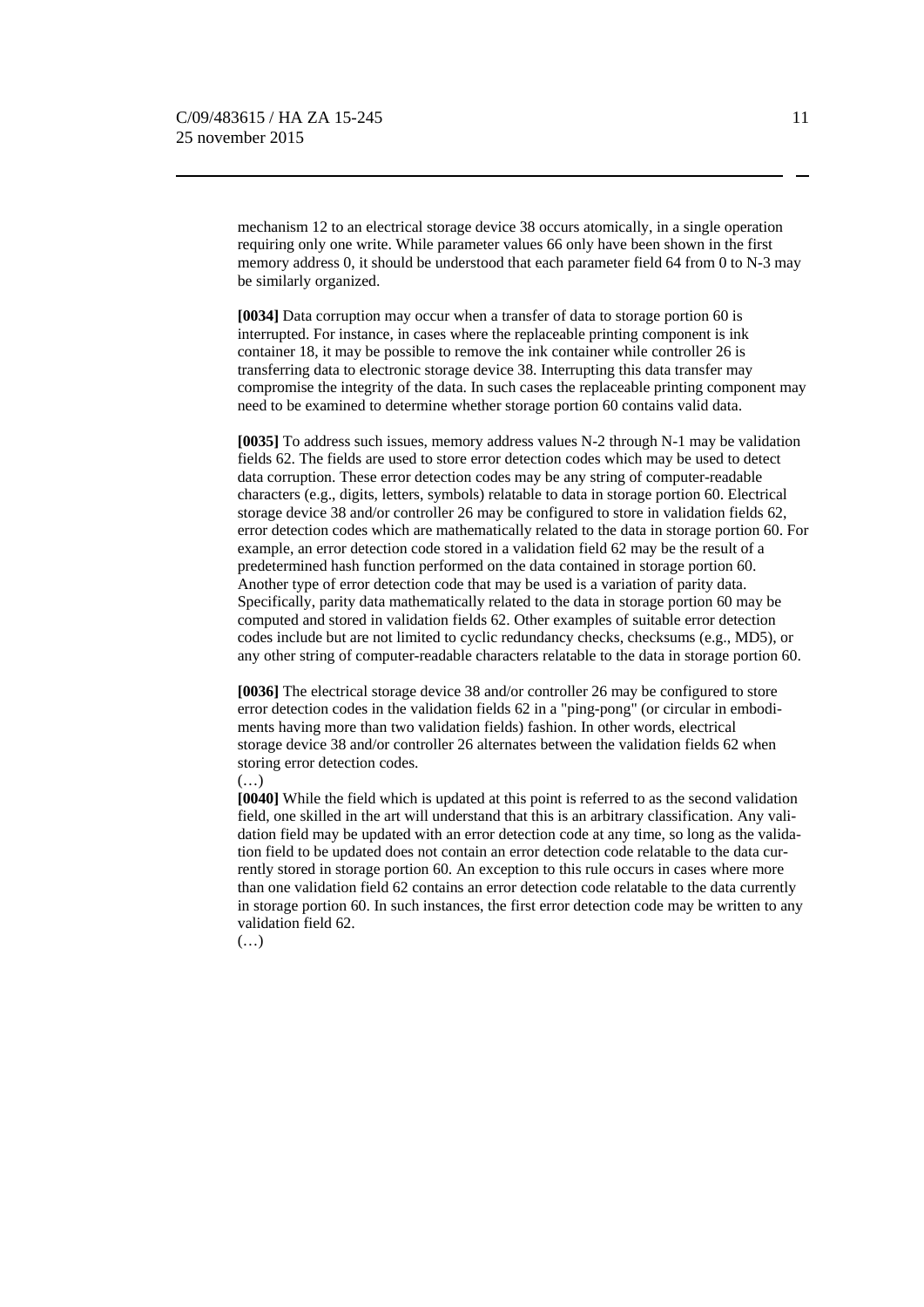

**[0043]** In Fig. 6, which depicts the states of a storage portion 60 and two validation fields 62 during two example updates, time passes towards the right, as indicated by arrow T. The storage portion starts out containing OLD DATA, and validation field 2 contains an error detection code relatable to the OLD DATA. The contents of field 1 at this point are not relevant. However, before storage portion 60 is updated so that it contains DATA 1, validation field 1 is updated so that it contains an error detection code relatable to DATA 1. Thus, for the time period denoted by  $X_1$ , validation field 1 contains an error detection code relatable to data that will be stored in storage portion 60 in the future, and validation field 2 contains an error detection code relatable to data currently contained in storage portion 60.

**[0044]** Once validation field 1 is updated, storage portion 60 may be updated to contain DATA 1. Thus, for the time period marked by  $Y_1$  validation field 1 contains an error detection code relatable to the data currently stored in storage portion 60, and validation field 2 contains an error detection code relatable to the data stored in the storage portion 60 immediately prior.

**[0045]** Continuing with Fig. 6, before storing DATA 2 in storage portion 60, validation field 2 may be updated to contain an error detection code relatable to DATA 2. Once validation field 2 is updated, storage portion 60 may be updated to contain DATA 2.

**[0046]** As seen in Fig. 6 and from the previous discussion, immediately prior to transferring data to the storage portion 60, at points in time marked  $X_1$  and  $X_2$ , one validation field 62 may contain an error detection code relatable to the data currently in storage portion 60. Another validation field 62 may contain an error detection code relatable to the data that will be stored in storage portion 60 after the transfer.

**[0047]** At other points in time, marked as  $Y_1$  and  $Y_2$  in Fig. 6 one validation field may contain an error detection code relatable to the data currently in storage portion 60, and the other validation field may contain an error detection code relatable to the data that was stored in storage portion 60 immediately prior to the current data.

**[0048]** Another aspect of the present disclosure involves error detection. As seen in Fig. 7, the integrity of the data may be verified by relating the contents of the validation fields 62 one-at-a-time to the data in the storage portion 60. If the error detection code contained in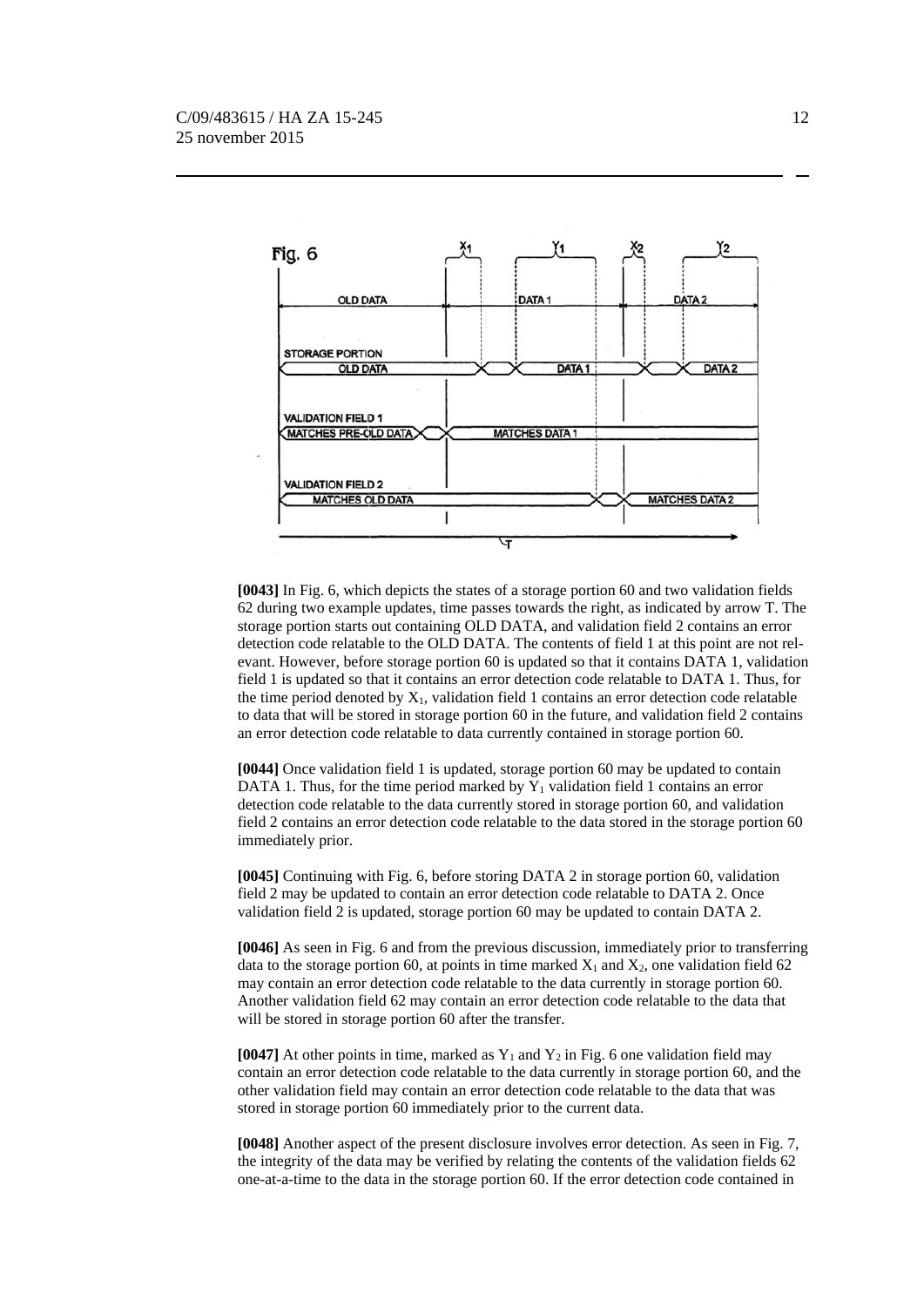any validation field 62 matches the data in the storage portion 60, the data is valid and the replaceable printing component is not rejected. If no validation field 62 contains an error detection code matching the data, however, the data in the storage portion 60 is corrupt and the replaceable printing component may be rejected.

2.6. EP 0 956 963 (hierna: Paulsen) is aan HP verleend en gepubliceerd op 11 augustus 2004 en behoort tot de stand van de techniek voor EP 617. Paulsen openbaart onder meer een printercartridge voorzien van een geheugeneenheid (geheugenchip) die als volgt is geconfigureerd:



 $FIG. 4$ 

2.7.De indeling en functie van deze geheugeneenheid wordt – voor zover van belang – als volgt toegelicht in Paulsen:

**[0025]** Among the parameters, for example which can be stored in electrical storage device 38 associated with the replaceable printing component 14 are the following: actual count of ink drops emitted from the printhead 16; a date code associated with the ink container 18; date code of initial insertion of the ink container 18; system coefficients; ink type/color: ink container size; age of the ink; printer model number or identification number; cartridge usage information; just to name a few.

**[0026]** Fig. 4 is a representation of the memory device 38 that is used in conjunction with the controller 26 of the printing system 10 for ensuring data integrity for data transfers between the memory device 38 and the controller 26. The memory device 38 is organized as an 8 bit by N memory where N represents the size of the memory device. Each individually addressable 8 bit memory location is represented by a range of address values from 0 to N-1. Although Fig. 4 is used to illustrate some of the information stored in the memory device 38, the memory device 38 may contain additional information not discussed. In addition, the location of the information in the memory device 38 may be different from those locations shown in Fig. 4. It is important that the controller 26 in the printing system 10 know where at least some of the particular information is stored.

**[0027]** The memory device 38 includes a portion for storing data and a portion for storing a transaction record. The data portion contains various data that is related to the replaceable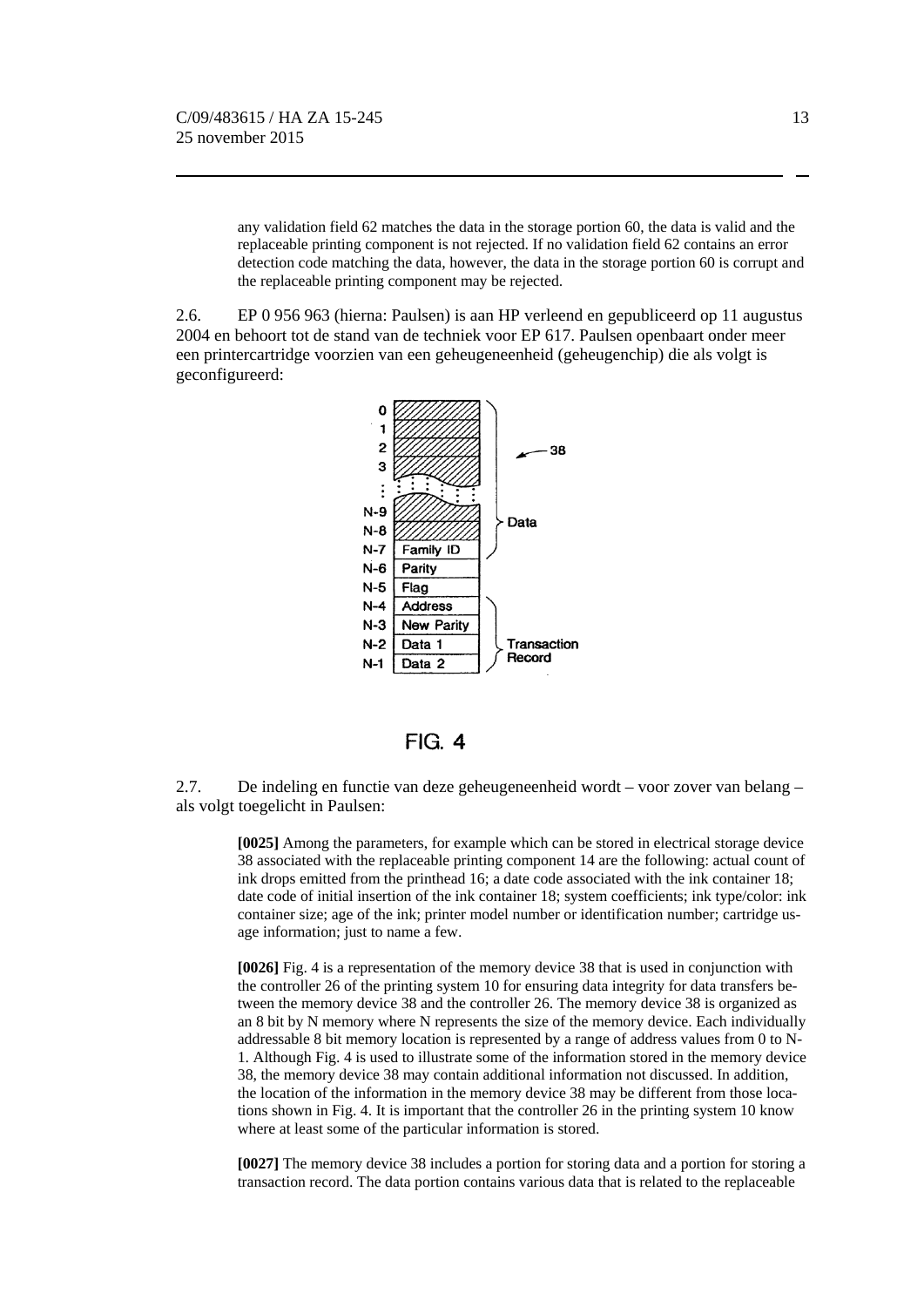printing component 14. The transaction record maintains a record of each transaction between the memory device 38 and the controller 26. In the event that a transaction is interrupted before completion the transaction record can be used to restore the data lost in the interrupted transaction. Because the transaction record is retained in the replaceable printing component 14 then the data lost in the last transaction can be restored even if the replaceable printing component 14 is inserted into a different printing system. In the event the transaction is interrupted by a loss of power, once the power is restored the last transaction can be restored. In this manner, data integrity for the replaceable printing component 14 is maintained.

**[0028]** Memory address values 0 through N-7 contains data that includes various parameters relating to the replaceable printing component 14 and tag information. The tag information is used for identifying these various parameters and will be discussed with respect to Fig. 7.

**[0029]** Memory address values N-4 through N-1 contain transaction record information. It is the use of the transaction technique of the present invention that ensures data transactions between the controller 26 and the memory 38 if corrupted can be corrected to insure the integrity of data transfer between the printer 10 and the replaceable printing component 14. Because data transfers between the controller 26 and the memory device 38 may be interrupted; it is critical that some technique be used to insure data integrity. For example, in the case where the replaceable printing component 14 is the ink container 18, it is possible to remove the ink container 18 while the controller 26 is transferring data to the memory 38. If this data transfer is interrupted and data is lost then the integrity of the data is compromised. It is therefore important that there be some way of identifying when a data transaction between the controller 18 and the printing system 10 and the replaceable printing component 14 is not properly accomplished. If a transaction is not properly accomplished the transaction record provides a mechanism to recover this data that was lost in the interrupted transaction to preserve data integrity within the printing system 10. (…)

**[0031]** It is the parity information, the flag information, and the transaction record, which are used together to preserve the integrity of data transfers between the controller 26 and the memory 38. The transaction record portion includes an address byte, a new parity byte, two bytes of data designated data byte 1 and data byte 2. The transaction record portion stores data that is subsequently written by the printing system 10 to the data portion. If the subsequent write to the data portion is interrupted, the transaction record is used to restore the contents of this interrupted data write. It will be helpful to first discuss the transaction record portion in more detail before explaining the technique of the present invention for preserving data integrity.

#### $(\ldots)$

**[0033]** The new parity value within the transaction record portion represents a parity value to replace the parity byte in address  $N - 6$  after data byte 1 and data byte 2 are used to replace data in the data portion. The new parity value is determined by performing a parity function over the entire data area, and the contents of the transaction record portion so that after data in the data portion is replaced within data byte 1 and data byte 2 the parity is correct. Therefore, in the event of data loss during a transaction the data and parity is restored placing the memory in the same condition it would be in if the transaction was not interrupted.

2.8. Digital Revolution exploiteert onder de naam "123inkt" een webwinkel waar zij inktcartridges aanbiedt in verschillende Europese landen, waaronder Nederland. Digital Revolution verkoopt inktcartridges van diverse bekende merken, waaronder cartridges van HP. Daarnaast verkoopt Digital Revolution onder haar huismerk "123INKT" inkjet cartridges die als alternatief voor de bekende merkcartridges kunnen worden gebruikt voor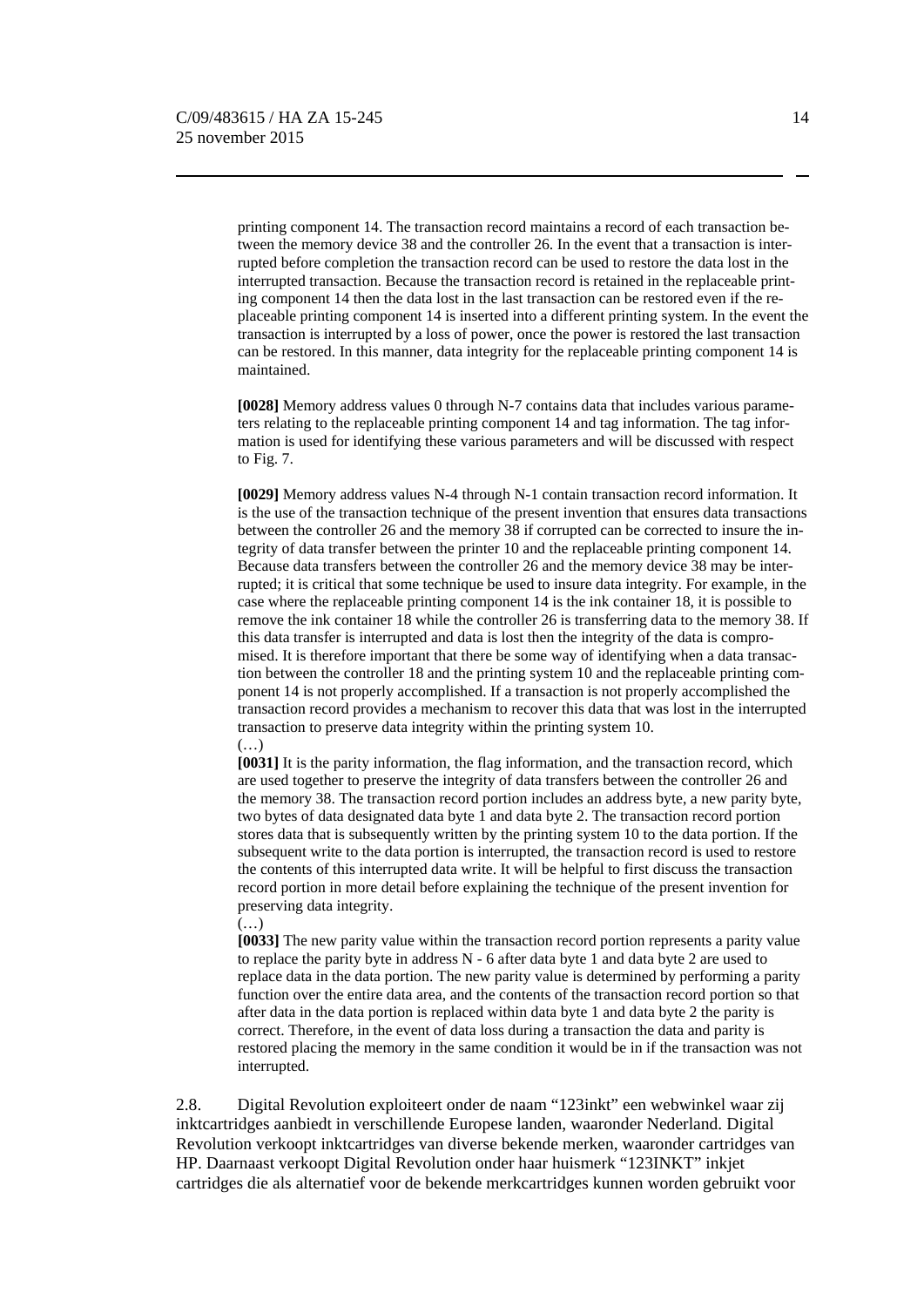toepassing in verschillende typen printers, waaronder HP printers. Deze cartridges worden aangeboden onder vermelding van het typenummer van de vergelijkbare HP cartridges.

2.9. HP heeft op 3 maart 2014 via de website 123inkt.nl huismerkcartridges van de typen HP 920XL, HP 364XL en HP 940XL met verschillende kleuren inkt doen bestellen en zij heeft die cartridges geanalyseerd.

# **3. De vorderingen in conventie en in reconventie**

3.1. In conventie vordert HP een verbod van directe en indirecte octrooi-inbreuk ten aanzien van EP 617 met nevenvorderingen, schadevergoeding en/of winstafdracht, alsmede veroordeling van Digital Revolution in de proceskosten in conventie, begroot op de voet van artikel 1019h Rv.

3.2. HP voert daartoe aan dat de cartridges die Digital Revolution via de website 123inkt.nl aanbiedt van de typen HP 920XL en HP 364XL aan alle kenmerken van de conclusies 1 en 2 van EP 617 voldoen en dat Digital Revolution door het aanbieden en verkopen daarvan inbreuk maakt op het (Nederlandse deel van het) octrooi.

3.3. Bij conclusie van antwoord in reconventie en daarna bij pleidooi heeft HP zich op het standpunt gesteld dat Digital Revolution door het aanbieden en leveren van een wezenlijk bestanddeel van de werkwijze volgens conclusie 7 van EP 617 voor toepassing van die werkwijze in Nederland, alles in de zin van artikel 73 van de Rijksoctrooiwet 1995 (ROW), indirecte inbreuk maakt op conclusie 7 van het octrooi.

3.4. Digital Revolution voert in conventie gemotiveerd verweer.

3.5. In reconventie vordert Digital Revolution dat de rechtbank (het Nederlandse deel van) EP 617 zal vernietigen, met veroordeling van HP in de proceskosten in reconventie, begroot op de voet van artikel 1019h Rv.

3.6. Digital Revolution voert daartoe aan dat conclusie 1 van het octrooi niet nieuw en niet inventief is. Als onderdeel van haar betoog dienaangaande in haar conclusie van antwoord in conventie, tevens conclusie van eis in reconventie, stelt zij zich op het standpunt dat een groot aantal kenmerken in conclusie 1 in wezen ziet op werkwijzestappen en/of functies van de verwisselbare afdrukcomponent (cartridge) zodra deze in een printer wordt geplaatst. Omdat die kenmerken geen constructieve maatregelen zijn, behoren deze volgens Digital Revolution niet mee te tellen voor de vraag of conclusies 1 en 2 nieuw en inventief zijn. Zij zijn dat dan ook niet in het licht van onder meer Paulsen, aldus nog steeds Digital Revolution. Zij stelt voorts dat zelfs als die (niet-constructieve) kenmerken worden meegewogen er nog immer geen sprake is van inventiviteit.

3.7. Bij gelegenheid van het pleidooi heeft Digital Revolution zich naast een gebrek aan nieuwheid en inventiviteit beroepen op niet-nawerkbaarheid van conclusie 1 van het octrooi en voorts betoogd dat EP 617 is verleend in strijd met artikel 52 lid 2 EOV. Verder heeft zij bij die gelegenheid aangevoerd – althans zo begrijpt de rechtbank – dat dit alles ook geldt voor conclusie 7 en verder.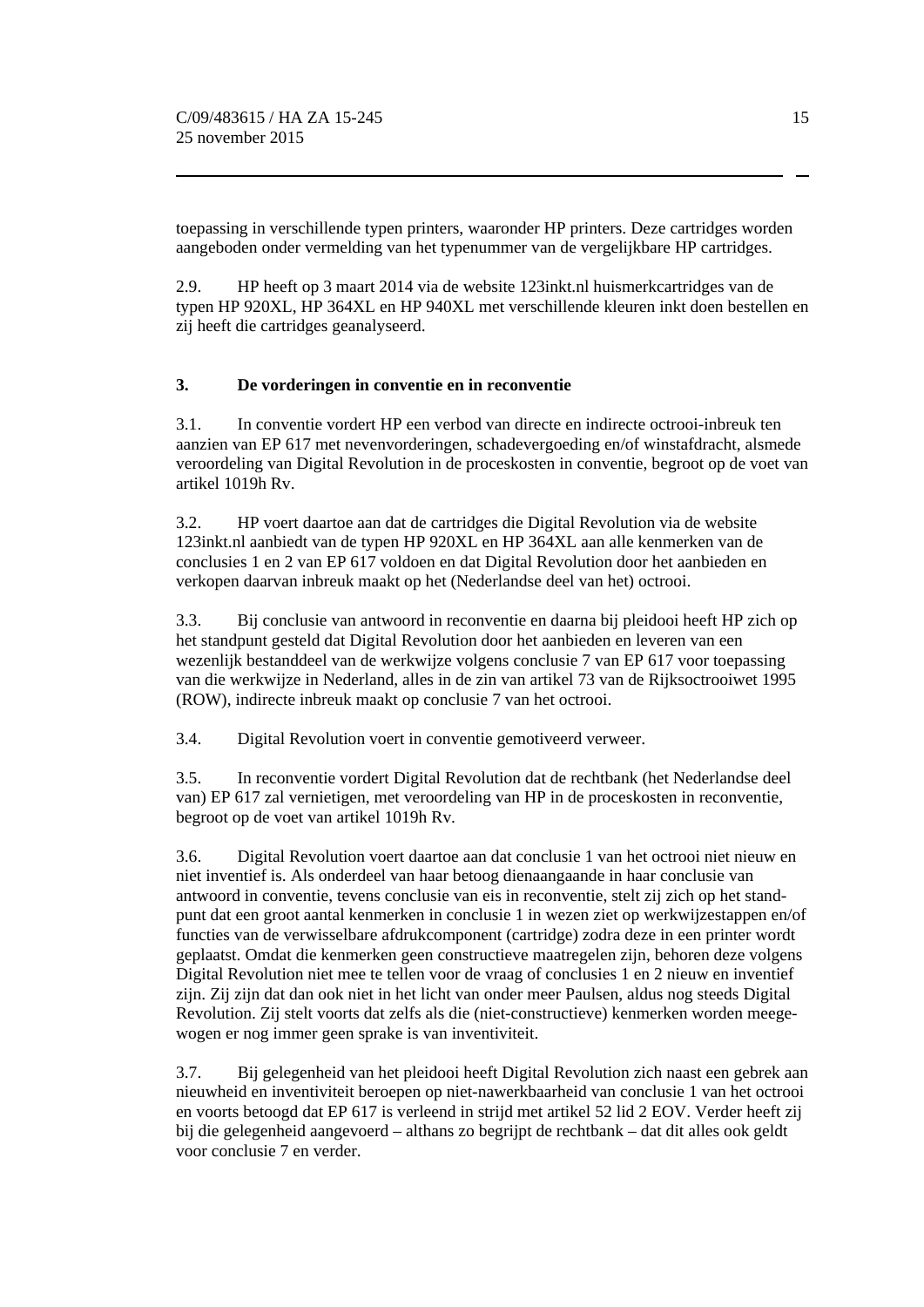#### 3.8. HP voert in reconventie gemotiveerd verweer.

3.9. Op de stellingen van partijen in conventie en in reconventie wordt hierna, voor zover van belang, nader ingegaan.

## **4. De beoordeling**

## **in conventie en in reconventie**

#### *Bevoegdheid*

4.1. Nu Digital Revolution in Nederland is gevestigd, is de rechtbank in conventie bevoegd van de vorderingen van HP kennis te nemen op grond van artikel 2 van Verordening (EG) 44/2001 betreffende de rechterlijke bevoegdheid, de erkenning en de tenuitvoerlegging van beslissingen in burgerlijke en handelszaken (hierna: EEX-Vo  $(oud)^1$ ) jo. artikel 80 lid 2 sub a ROW. De bevoegdheid in reconventie berust op artikel 22 lid 4 EEX-Vo (oud) in verbinding met artikel 80 lid 1 sub a ROW.

## *Inleiding in de techniek*

4.2. De navolgende inleiding op de techniek van het octrooi is mede ontleend aan onbetwiste gedeelten van de conclusie van antwoord in reconventie van HP.

4.3. Het octrooi heeft onder meer betrekking op een cartridge voor een printer, waarbij de cartridge is voorzien van een geheugeneenheid<sup>2</sup>. De printer stuurt gegevens die betrekking hebben op de cartridge naar de geheugeneenheid, zoals bijvoorbeeld de hoeveelheid inkt die op enig moment nog in de cartridge zit (zie de beschrijving paragraaf [0029], r.o. 2.5). Deze gegevens worden daar opgeslagen en kunnen later weer door een printer worden opgevraagd.

4.4. Het is van belang dat de printer kan controleren of de opgeslagen gegevens correct zijn. Wanneer een printer uitgaat van foutieve gegevens kan dit schadelijk zijn voor het afdrukproces en/of kan de cartridge niet langer bruikbaar zijn.

4.5. Er bestaan verschillende methoden om te bepalen of de opgeslagen gegevens correct zijn, zoals het toepassen van een foutdetectiecode. Een foutdetectiecode heeft een bepaalde relatie tot de gegevens zodat kan worden geverifieerd of de verstuurde gegevens correct zijn ontvangen. Als bijvoorbeeld aan de reeks bits 0 0 1 een "1" als pariteitsbit wordt toegevoegd bij de verzending van deze reeks en aan de reeks 1 1 0 een "0" als pariteitsbit, en de relatie is dat de som van de bits even moet zijn, dan zal een enkele foute bit in een ontvangen reeks gedetecteerd kunnen worden. Op vergelijkbare wijze kan een printer in beginsel ook controleren of de van de printer ontvangen gegevens correct zijn.

4.6. Er kunnen verschillende oorzaken zijn die de integriteit van de gegevens op de geheugeneenheid aantasten. Omdat de cartridge een verwijderbare component is, kan de cartridge door een gebruiker worden verwijderd tijdens de overdracht van de gegevens,

<sup>&</sup>lt;sup>1</sup> Deze verordening is van toepassing nu de dagvaarding van HP is uitgebracht vóór 10 januari 2015.<br><sup>2</sup> Ook wel door HP "geheugenelement" genoemd.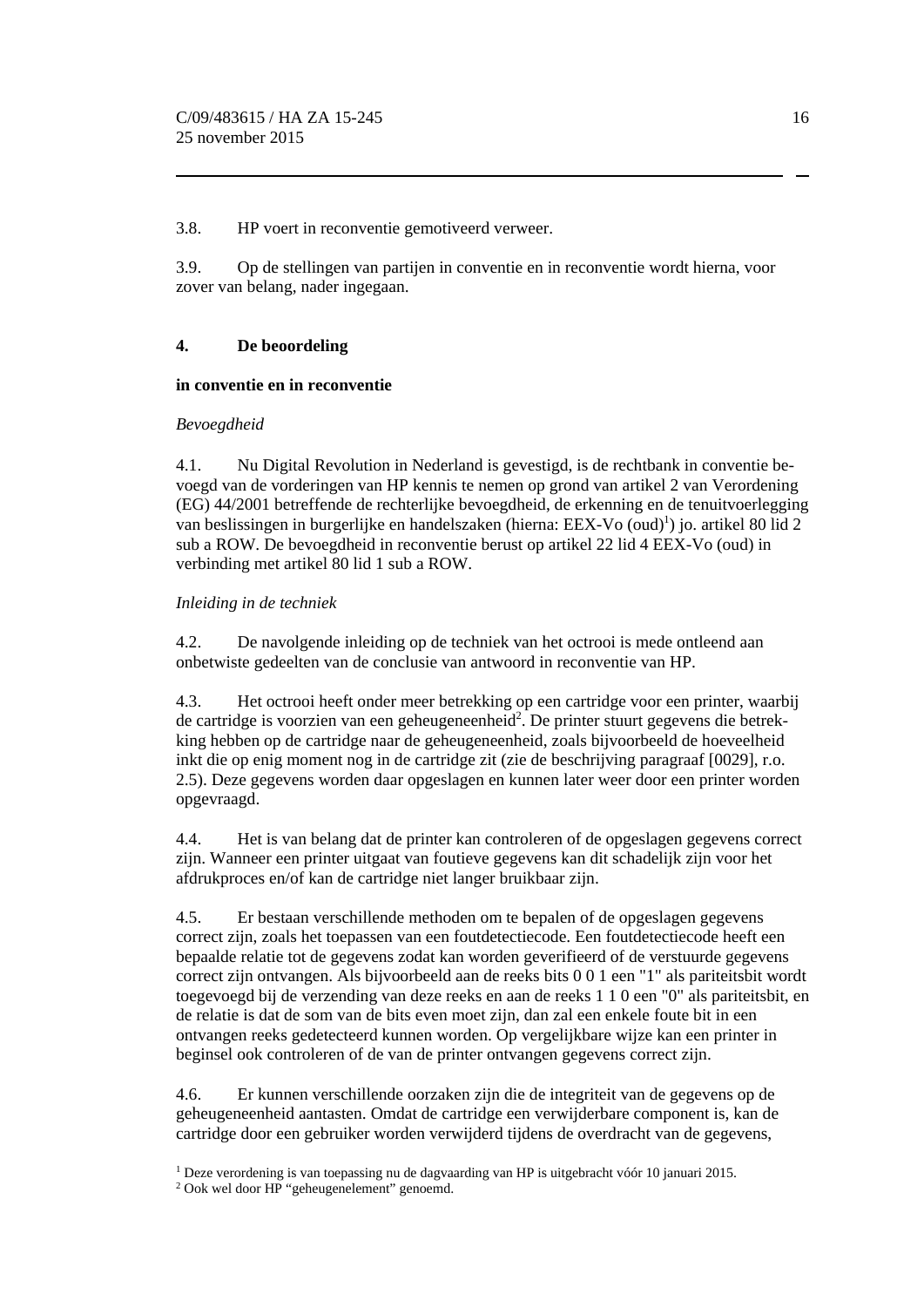waardoor de gegevens niet correct kunnen worden opgeslagen. Ook door andere oorzaken kan de overdracht van gegevens worden verstoord, zoals een stroomstoring.

4.7. Het geheugen van de cartridge volgens de uitvinding kan op bepaalde aangewezen delen bepaalde informatie ontvangen en opslaan waarbij de printer de locatie (het adres) van deze gegevens in het geheugen kent. Een deel van het geheugen volgens de uitvinding betreft een opslagdeel ('storage portion') dat gegevens van de cartridge bevat, welk deel door de printer kan worden uitgelezen ten behoeve van het printproces. Daarnaast kent het geheugen van de cartridge twee validatievelden die foutdetectiecodes kunnen bevatten die gerelateerd zijn aan de gegevens in het opslagdeel. Volgens de uitvinding hebben beide validatievelden betrekking op hetzelfde opslagdeel, zodat te allen tijde de foutdetectiecode in een validatieveld betrekking kan hebben op de huidige gegevens in het opslagdeel terwijl het andere validatieveld beschikbaar is voor het schrijven van een nieuwe foutdetectiecode die betrekking heeft op toekomstige (nieuwe) gegevens in datzelfde opslagdeel. Daardoor kan altijd worden bepaald of de gegevens correct zijn, ofwel aan de hand van de foutdetectiecode in het ene validatieveld ofwel aan de hand van de foutdetectiecode in het andere validatieveld. Deze werkwijze is hieronder schematisch weergegeven, en wordt vervolgens toegelicht.



4.8. De uitgangsituatie in bovenstaande figuur is een geheugeneenheid van een cartridge die gegevens in een opslagdeel 0 bevat, en gegevens in een eerste validatieveld V1 en een tweede validatieveld V2. De kleur blauw geeft aan dat de validatievelden V1 en V2 beide een foutdetectiecode bevatten die gerelateerd is aan de gegevens in het opslagdeel 0.

4.9. Wanneer op enig moment nieuwe gegevens (groen) moeten worden opgeslagen op het geheugeneenheid, wordt eerst in stap S1 een foutdetectiecode (berekend door de printer) opgeslagen in V1 en vervolgens in stap S2 de gegevens zelf. De groene kleur geeft aan dat de foutdetectiecode in V1 gerelateerd is aan de gegevens in het opslagveld. Tot op het moment dat de groene gegevens worden opgeslagen kan de foutdetectiecode in veld V2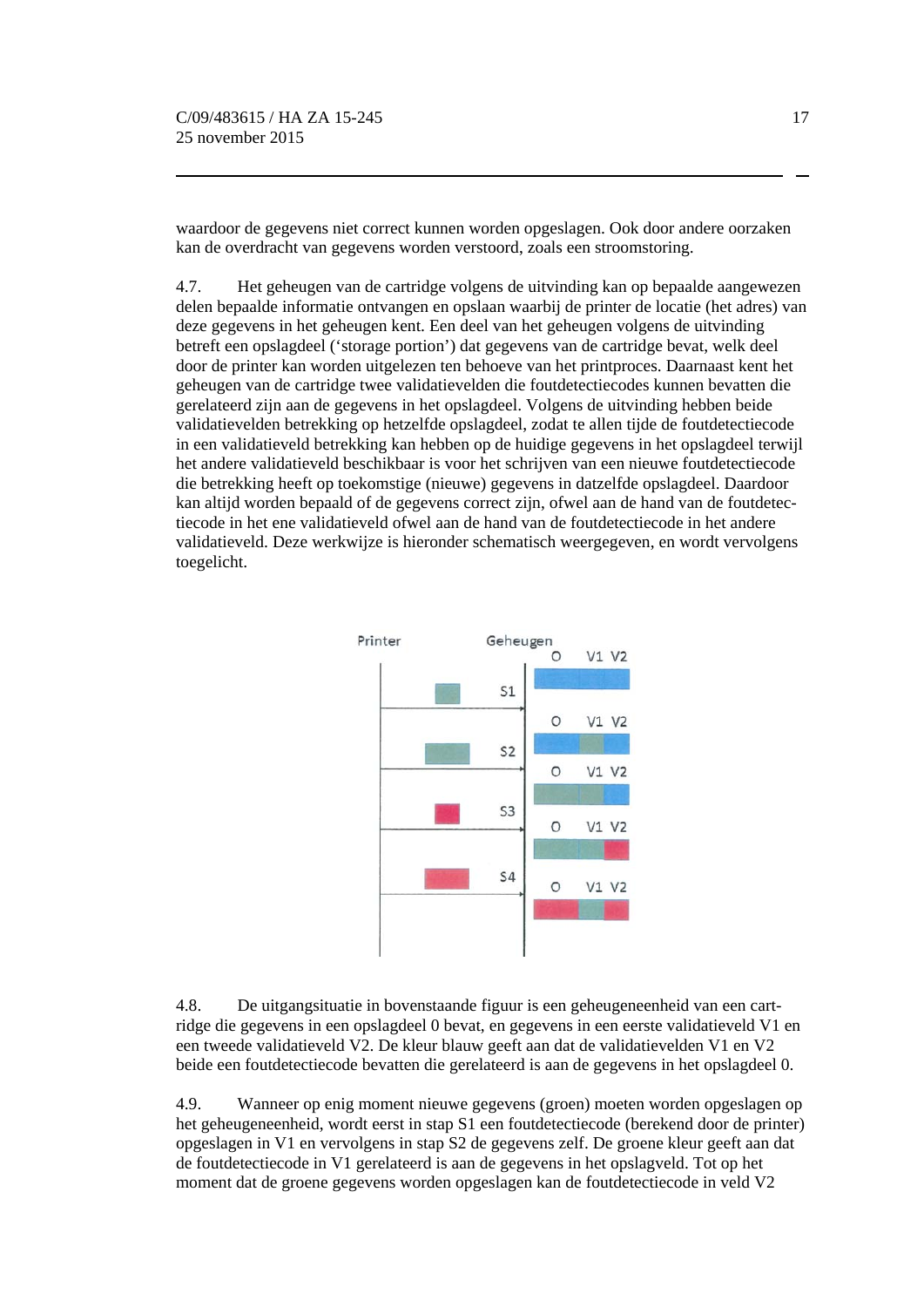gebruikt worden voor het detecteren van een fout in de (blauwe) gegevens in het opslagdeel 0. Zodra de nieuwe (groene) gegevens zijn opgeslagen, kan de reeds opgeslagen (groene) foutdetectiecode in het eerste validatieveld V1 worden gebruikt.

4.10. Bij een volgende gegevensoverdracht berekent de printer eerst een (rode) foutdetectiecode welke in stap S3 wordt opgeslagen in het validatieveld V2. Pas daarna worden in stap S4 de (rode) gegevens zelf opgeslagen. De rode kleur geeft aan dat de foutdetectiecode in V2 gerelateerd is aan de gegevens in het opslagveld. Tot op het moment dat de 'rode' gegevens worden opgeslagen kan de foutdetectiecode in veld V1 worden gebruikt voor het detecteren van een fout in de 'groene' gegevens in het opslagdeel 0. Zodra de nieuwe (rode) gegevens zijn opgeslagen, kan de reeds opgeslagen (rode) foutdetectiecode in het tweede validatieveld V2 worden gebruikt.

#### **voorts in conventie**

#### *Toelaatbaarheid inbreuk-argumenten conclusie 7*

4.11. HP heeft bij conclusie van antwoord in reconventie de grondslag van haar eis in conventie gewijzigd in die zin dat zij Digital Revolution thans ook indirecte inbreuk op werkwijzeconclusie 7 verwijt (zie r.o. 3.3). Digital Revolution heeft zich bij pleidooi tegen deze grondslagwijziging verzet met het argument dat een dergelijke wijziging bij antwoord in reconventie ontoelaatbaar is en daarmee genegeerd dient te worden. Digital Revolution heeft ter zitting wel inhoudelijk op de nieuwe stellingen van HP dienaangaande gereageerd. De rechtbank overweegt hieromtrent als volgt.

4.12. Het VRO-reglement, en de daarop gebaseerde en in deze zaak afgegeven beschikking, voorzien in vooraf bepaalde data voor het nemen van conclusies en producties, en het pleidooi. Het versnelde karakter van de procedure wordt gewaarborgd doordat repliek en dupliek zijn uitgesloten, geen nadere inhoudelijke processtukken zijn toegestaan, en geen uitstellen worden verleend voor de vastgestelde data. Dit regime, waarvoor op verzoek van een eiser verlof kan worden verleend, beperkt dus de procedurele mogelijkheden van partijen. Een ordelijke procesvoering is daarom van groot belang. Dit is met name relevant voor het waarborgen van de positie van de gedaagde, die ongevraagd in een van het algemene stramien afwijkende procedure is betrokken. Het procedurele gedrag van partijen, met name van de eiser, moet in overeenstemming zijn met de beperkte mogelijkheden van het door de eiser aangevraagde regime. In een versnelde procedure zal de eiser daarom in beginsel *al* zijn stellingen, en de onderbouwing daarvan, naar voren moeten brengen in de dagvaarding met bijbehorende producties, zodat daarover voorafgaand aan het pleidooi – het sluitstuk van de VRO-procedure – een volledig schriftelijk debat kan worden gevoerd.

4.13. HP heeft ruimschoots na de dagvaarding haar koers wat betreft de gestelde inbreuk gewijzigd, in een processtuk waarin zij – afgaand op de titel – slechts aankondigt te reageren op de (reconventionele) nietigheidsvordering. Het petitum van de dagvaarding omvat strikt genomen reeds de indirecte inbreuk op het octrooi, maar in het lichaam van de dagvaarding wordt alleen directe inbreuk op conclusie 1 (en zéér summier conclusie 2) toegelicht. Iedere verwijzing naar andere conclusies van het octrooi ontbreekt in de dagvaarding, evenals enige uitleg waarom sprake zou zijn van indirecte inbreuk daarop. De in de vordering opgenomen toevoeging "indirecte" heeft dan ook veeleer het karakter van een standaard terugvalpositie die geregeld in stukken wordt opgenomen, voor het geval er bijvoorbeeld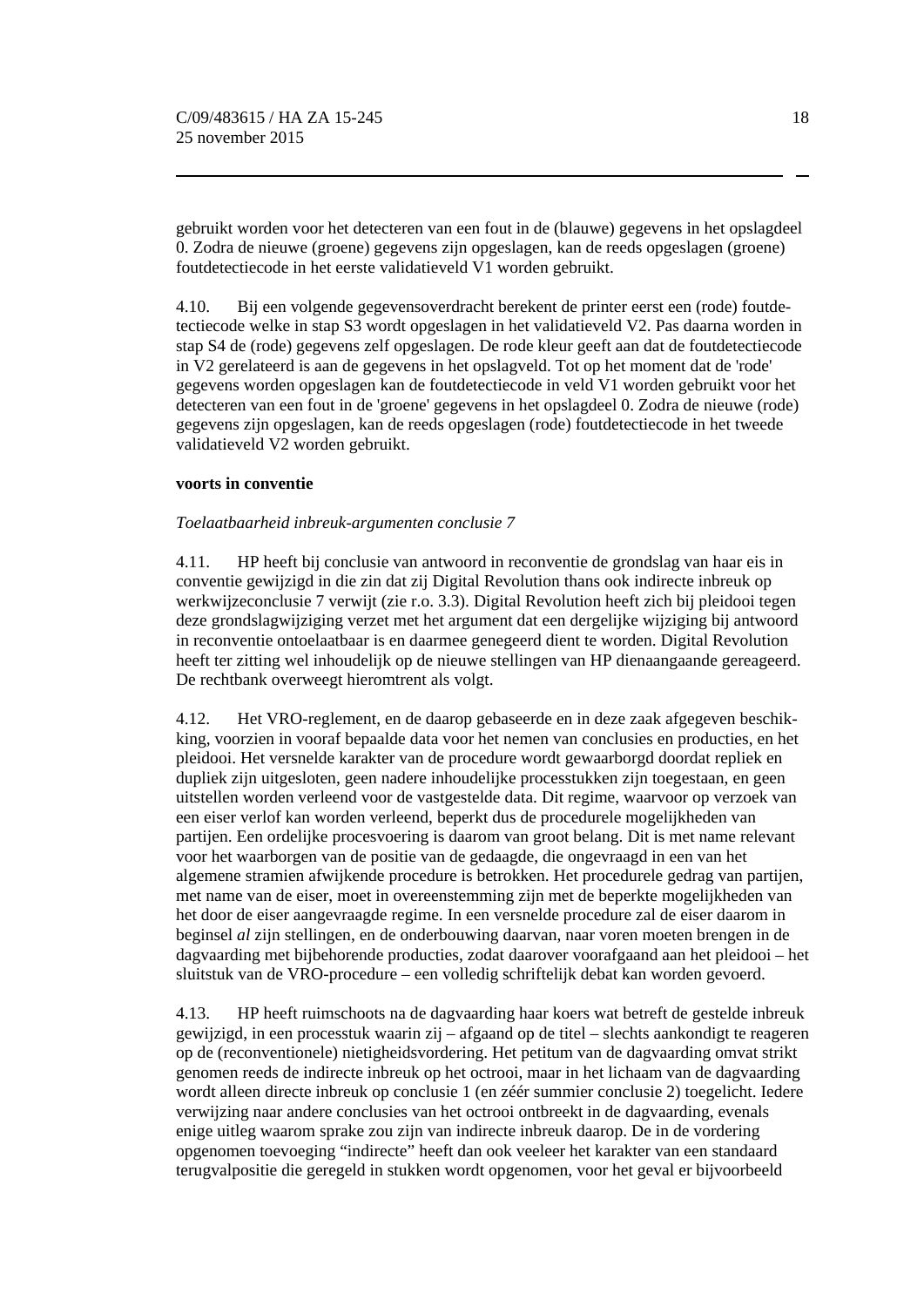zou worden ontkend dat alle kenmerken van de toegelichte en aldus aan de vorderingen ten grondslag gelegde conclusie(s) in het door de gedagvaarde partij verhandelde of verrichte zijn terug te vinden. Anders gezegd, "indirecte" inbreuk kon net zo goed (zo niet na lezing van de dagvaarding: logischer) slaan op bijvoorbeeld conclusie 1 omdat in de cartridge van Digital Revolution niet alle werkwijzestappen en functies van conclusie 1 zijn opgenomen maar deze zich pas voordoen zodra de cartridge in een HP printer wordt gebruikt. Digital Revolution heeft dus op grond van de dagvaarding met een verwijt van indirecte inbreuk op conclusie 7 in redelijkheid geen rekening hoeven houden. Digital Revolution is nu door HP in een positie gebracht dat zij eerst bij pleidooi (volgens het VRO-schema haar eerste mogelijkheid) op de grondslagwijziging heeft kunnen reageren. Dit klemt temeer nu er door HP geen redenen zijn opgegeven waarom het verwijt van indirecte inbreuk niet al bij dagvaarding inhoud had kunnen worden gegeven, al was het als subsidiaire grondslag.

4.14. De late koerswijziging van HP is ook fundamenteel. Immers, indirecte inbreuk op een werkwijzeconclusie is een wezenlijk ander vraagstuk dan directe inbreuk op een productconclusie. Dat geldt temeer in het onderhavige geval waarin de respectievelijke conclusies niet dezelfde conclusie-elementen bevatten, althans deze elementen in die verschillende conclusies anders zijn verwoord. In een debat over indirecte inbreuk kunnen daarnaast specifieke kwesties een rol spelen, onder meer de vraag of de aangeboden middelen wezenlijk zijn, en de vraag wat de aanbieder weet/behoort te weten over de intenties van de afnemer van deze middelen. Zo heeft Digital Revolution in haar inhoudelijke reactie op de grondslagwijziging van HP bij pleidooi de vragen opgeworpen of de aangeboden cartridges wezenlijke bestanddelen van de geclaimde werkwijze zijn, en of de rechten van HP mogelijk zijn uitgeput ten opzichte van kopers van een HP printer, dan wel dat deze kopers een impliciete licentie hebben om de geclaimde werkwijze toe te passen. Ook heeft Digital Revolution aangevoerd dat een cartridge met geheugenchip algemeen in de handel verkrijgbaar is.

4.15. Nu deze (naar hun aard) voor een ieder nieuwe verweren van Digital Revolution tegen de indirecte inbreuk door de procedurele keuzes van HP pas ter zitting aan de orde zijn gekomen, heeft de rechtbank zich daar ook niet, althans onvoldoende op kunnen voorbereiden, net zo min als HP zelf op de daartegen ad hoc door Digital Revolution gevoerde verweren. Het debat daarover is zodoende dermate summier geweest dat de rechtbank niet in staat is (gesteld) een weloverwogen en goed geïnformeerd oordeel over de gestelde indirecte inbreuk op conclusie 7 te vormen. Door de (fundamentele) grondslagwijziging is in wezen een nieuwe zaak ontstaan, die zich in dit geval niet met het door HP zelf aangevraagde (en ook niet door haar losgelaten) VRO-regime laat verenigen.

4.16. Gezien het voorgaande oordeelt de rechtbank dat de grondslagvermeerdering van HP in deze zaak in strijd is met de goede procesorde, zodat de rechtbank de grondslag van indirecte inbreuk op conclusie 7 van het octrooi bij de beoordeling van de vorderingen van HP in conventie buiten beschouwing zal laten. De rechtbank zal in conventie dus slechts oordelen over de gestelde (directe) inbreuk op de conclusies 1 en 2 van het octrooi.

## *Geldigheid van conclusie 1 van EP 617*

4.17. Digital Revolution voert in conventie diverse niet-inbreuk- en nietigheidsverweren, waaronder een gebrek aan nieuwheid (van conclusie 1) ten opzichte van Paulsen. De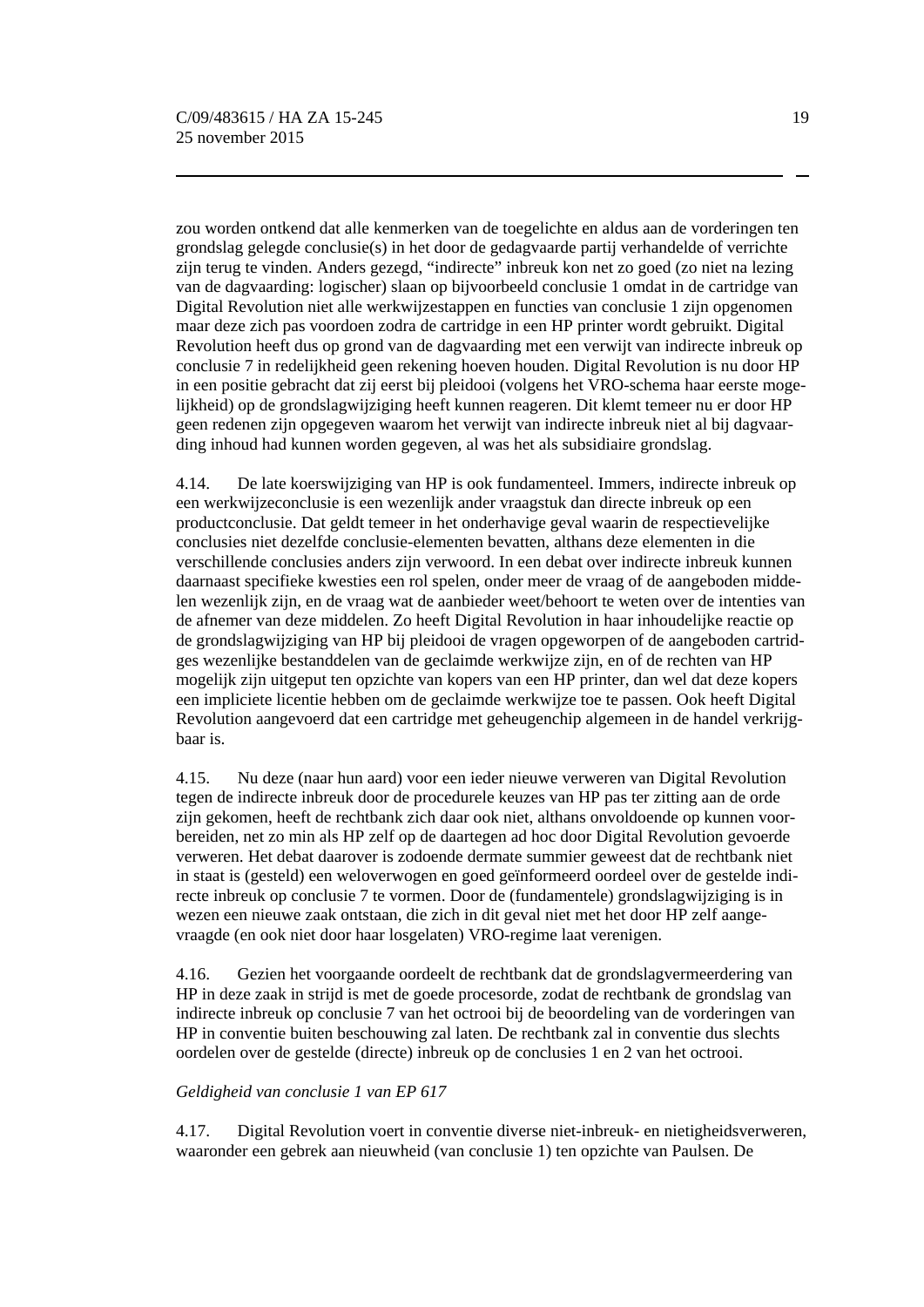geclaimde cartridge zou niet verschillen van de cartridge die in Paulsen wordt geopenbaard, voorzien van de geheugeneenheid als getoond in r.o. 2.6.

4.18. HP heeft conclusie 1 als volgt in elementen onderverdeeld. Deze verdeling als zodanig is door Digital Revolution niet bestreden zodat ook de rechtbank daarvan uitgaat.

- a. verwisselbare afdrukcomponent (14),
- b. voor gebruik in een afdruksysteem (10) dat een afdrukmechanisme omvat dat geconfigureerd is om de verwisselbare afdrukcomponent (14) te ontvangen,
- c. waarbij de verwisselbare afdrukcomponent (14) het volgende omvat: een elektronische opslaginrichting (38),
- d. die reageert op controle signalen van het afdruksysteem om selectief informatie op te slaan die van het afdrukmechanisme ontvangen is,
- e. waarbij de elektronische opslaginrichting (38) het volgende omvat: een opslagdeel dat gegevens bevat die de verwisselbare afdrukcomponent (14) betreffen,
- f. en eerste en tweede validatievelden die geconfigureerd zijn om foutdetectiecodes, die gerelateerd kunnen worden aan de gegevens die in het opslagdeel zitten, op te slaan om te bepalen of de gegevens geldig zijn,
- g. waarbij de elektronische opslaginrichting (38) geconfigureerd is, voorafgaande aan een eerste overdracht van gegevens vanuit het afdrukmechanisme naar het opslagdeel, om in een van de eerste en tweede validatievelden een foutdetectiecode die gerelateerd is aan de gegevens die op dat moment bevat zijn in het opslagdeel, te ontvangen en op te slaan,
- h. waarbij de elektronische opslaginrichting (38) geconfigureerd is om in het andere van de eerste en tweede validatievelden een foutdetectiecode die gerelateerd is aan de gegevens die in het opslagdeel bevat zullen zijn na de eerste gegevensoverdracht, te ontvangen en op te slaan, en
- i. waarbij voorafgaande aan een volgende overdracht van gegevens uit het afdrukmechanisme naar het opslagdeel de elektronische opslaginrichting (38) geconfigureerd is om in het ene van de eerste en tweede validatievelden die geen gegevens bevat die gerelateerd zijn aan de gegevens die in het opslagdeel bevat zijn, onmiddellijk voorafgaande aan de volgende overdracht van gegevens, een foutdetectiecode, die gerelateerd is aan de gegevens die bevat zullen zijn in het opslagdeel na de volgende overdracht, te ontvangen en op te slaan.

4.19. Digital Revolution betoogt primair dat voor de analyse van de nieuwheid van conclusie 1 de functionele kenmerken (b., d., en f. tot en met i.) moeten worden 'weggedacht' en alleen de structurele kenmerken in aanmerking mogen worden genomen. Deze structurele kenmerken zijn volgens Digital Revolution slechts de volgende:

- een verwisselbare afdrukcomponent (14) ('cartridge'), met

- een elektronische opslaginrichting (38) ('geheugen'), met

- een opslagdeel.

4.20. HP bestrijdt, onder verwijzing naar uitspraken van de Technische Kamers van Beroep van het Europees Octrooibureau (EOB) (hierna ook: TBA-uitspraken), dat functionele kenmerken in een productconclusie voor de analyse van nieuwheid mogen worden 'weggedacht'. Het is overigens niet in geschil dat de cartridge geopenbaard in Paulsen de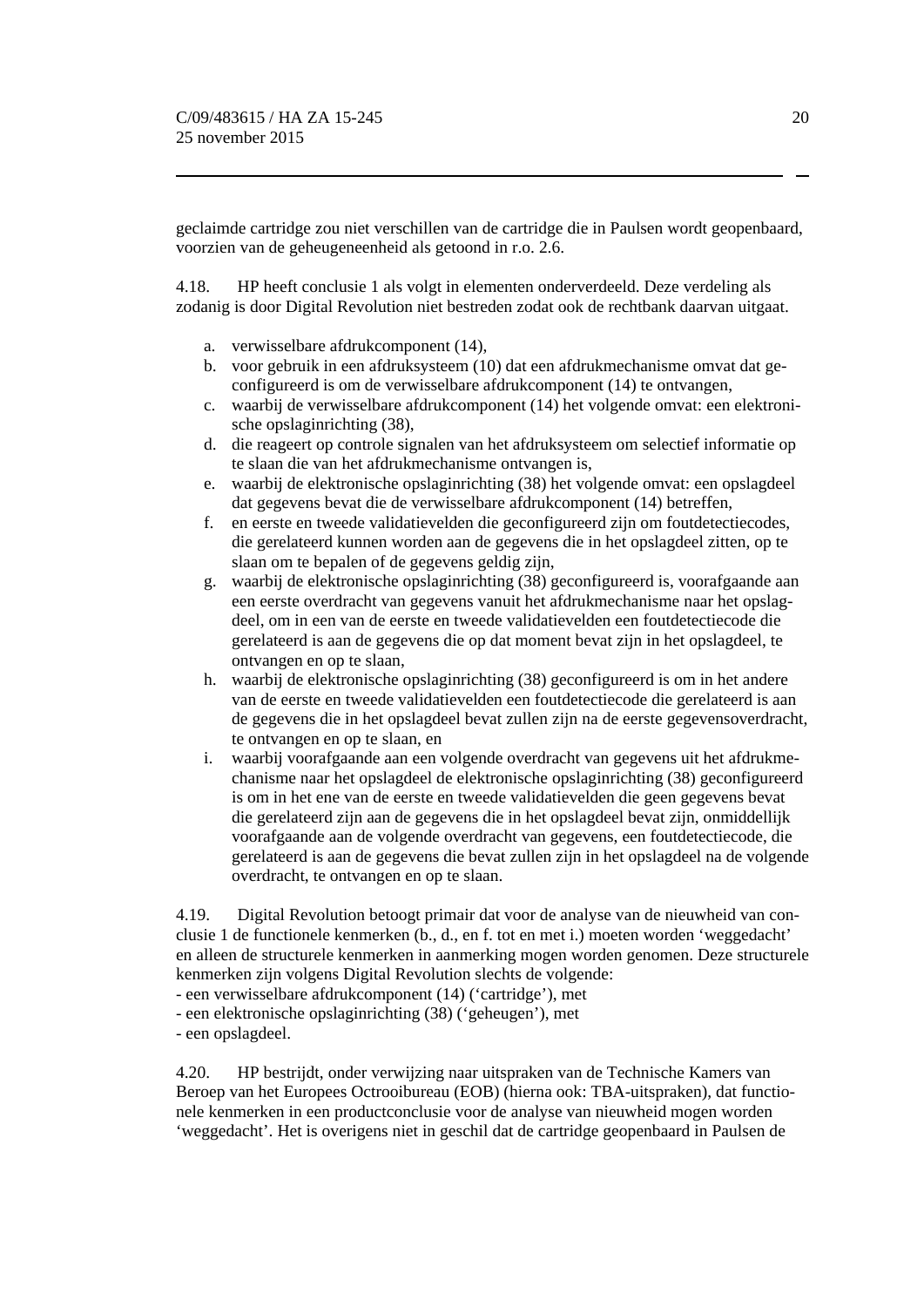drie door Digital Revolution genoemde kenmerken vertoont, en daarmee nieuwheidsschadelijk is voor conclusie 1 zoals door Digital Revolution uitgelegd. De rechtbank overweegt dienaangaande verder als volgt.

4.21. Een uitvinding is nieuw als deze op de aanvraag- c.q. prioriteitsdatum van het octrooi niet tot de stand van de techniek behoort. Een geclaimd voortbrengsel is nieuw indien het voor wat betreft ten minste één technisch kenmerk, dat wil zeggen een relevant fysiek (ofwel: structureel) kenmerk, verschilt van ieder (ander) voortbrengsel uit de stand van de techniek<sup>3</sup>. Dit structurele verschil kan onder omstandigheden ook worden geïmpliceerd door een functioneel conclusiekenmerk. Zo impliceert een "mal voor gesmolten staal" voor de vakman een structureel kenmerk, bijvoorbeeld dat het materiaal van de mal in hoge mate hittebestendig is. In dat opzicht zal 'voor gesmolten staal' de geclaimde mal nieuwheid kunnen verschaffen ten opzichte van bijvoorbeeld een mal voor kaarsvet, waarvan de gemiddelde vakman zal begrijpen dat die veel minder hittebestendig hoeft te zijn. Andersom zal die vakman begrijpen dat een mal voor gesmolten staal zonder structurele aanpassingen geschikt zal zijn voor kaarsvet. Een geclaimde mal voor kaarsvet is dan niet nieuw ten opzichte van de mal voor gesmolten staal. Op het basisbeginsel dat slechts structurele (technische) verschillen een voortbrengsel nieuwheid kunnen verschaffen<sup>4</sup>, bestaat één wettelijke uitzondering. Die betreft het medisch gebruik van een bestaande stof/samenstelling, zoals gecodificeerd in artikel 54 leden 4 en 5 EOV. Daarbij ontleent een product-/ stofconclusie haar nieuwheid uitsluitend aan het geclaimde nieuwe *gebruik*, aangezien de stof zelf al bekend was.

4.22. Daarnaast hebben de Kamers van Beroep van het EOB in een aantal uiteenlopende gevallen aangenomen dat computers/gegevensdragers waarop nieuwe programma's/gegevens zijn geladen, als samenstel nieuw zijn ten opzichte van computers of gegevensdragers uit de stand van de techniek<sup>5</sup>, terwijl software en gegevens als zodanig niet worden beschouwd als octrooieerbare uitvindingen (artikel 52 lid 2 EOV).

4.23. De stelling dat zuiver functionele kenmerken nieuwheid verschaffen aan computergerelateerde productconclusies, zoals HP lijkt te suggereren onder verwijzing naar door haar aangehaalde TBA-uitspraken, wordt verworpen. Dat valt niet af te leiden uit deze uitspraken. In T 208/84 ging het (onder meer) om een computerprogramma geladen in een computer welk samenstel een bepaalde taak (beeldbewerking) uitvoerde. Van een dergelijk samenstel dat (zelfstandig) een bepaalde taak uitvoert, is bij conclusie 1 van EP 617 geen sprake. Daarbij komt dat de betreffende Kamer er in het kader van de nieuwheid uitdrukkelijk belang aan hechtte dat de inrichtingconclusies van de aanvrage speciale hardware omvatten. Het beroep van HP op T 1194/97 kan haar evenmin baten. Daargelaten dat het oordeel van de betreffende Kamer over de nieuwheid nogal summier gemotiveerd is, ging het ook in die zaak om een samenstel van (reeds daarop opgenomen) gegevens en drager. Hetzelfde geldt voor T 132/02 en voor de door HP aangehaalde uitspraak van de Afdeling van Beroep van de Octrooiraad<sup>6</sup>. Conclusie 1 van EP 617 claimt echter niet een dergelijk samenstel. Zij claimt immers niet een (cartridge met een) geheugeneenheid waarin de foutdetectiecodes in de validatievelden (reeds) zijn geladen, maar validatievelden die geconfigureerd zijn om de

<sup>3</sup> Vergelijk onder meer G2/88, *friction reducing additive*, r.o. 2.5. en 7.

<sup>4</sup> Vergelijk onder meer Guidelines for Examination of the European Patent Office (November 2014), Part F-

Chapter IV-4.13, Part G - Chapter VI, 7, en Case Law of the Boards of Appeal 2013, p. 161-162. 5 Vergelijk T 208/84 (Vicom), T 1194/97 (Philips), T 0132/02 (IBM).

<sup>6 12</sup> september 1985, BIE 1985, 435.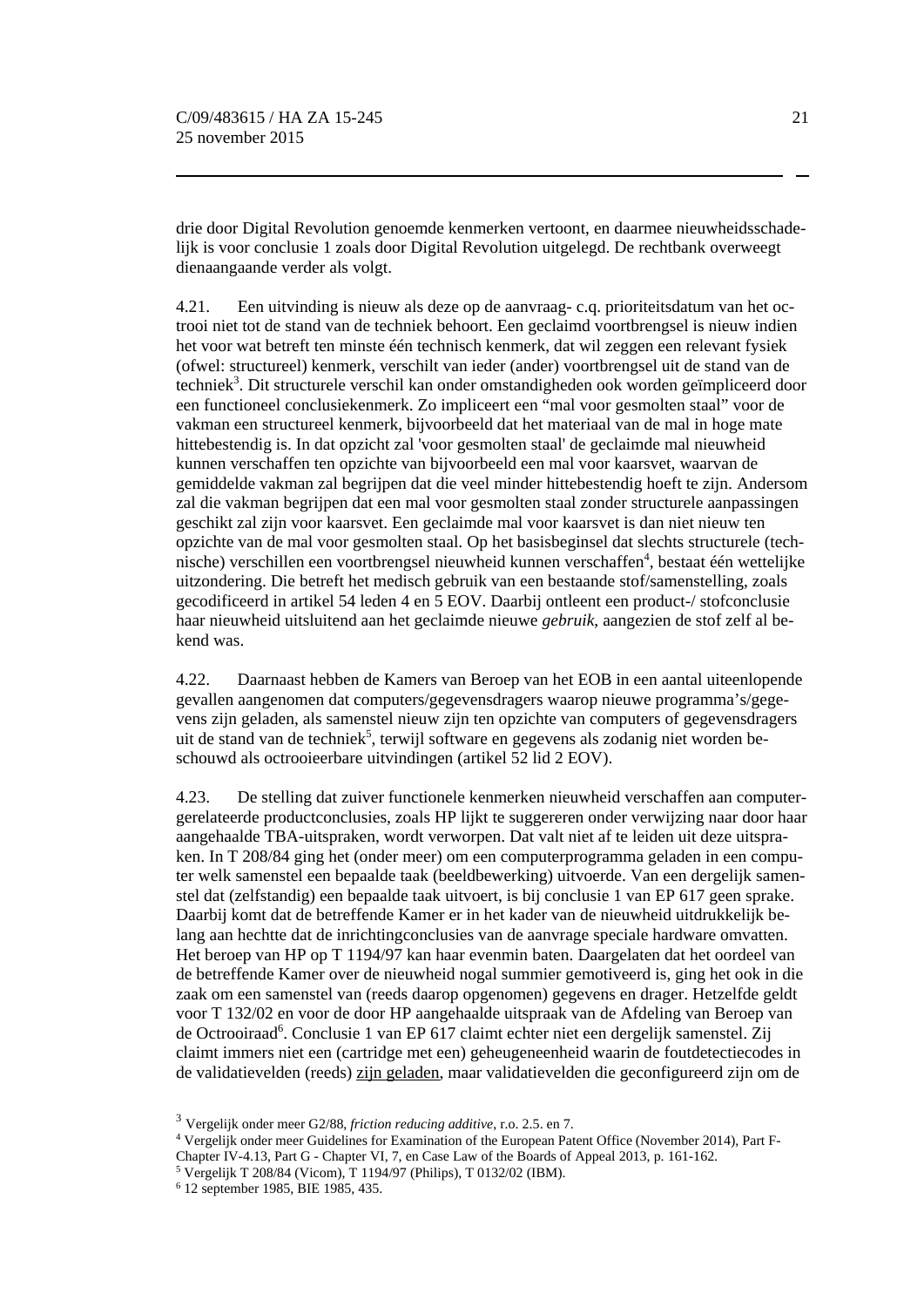foutdetectiecodes te ontvangen en op te slaan. Anders en eenvoudig gezegd, de chip van de cartridge van conclusie 1 behoeft alleen maar die validatiecodes op een juiste manier op te kunnen slaan. Het is volgens conclusie 1 de (controller van de) printer die de validatiecode behorend bij de reeds wel op de cartridge aanwezige data bij de eerste gegevensoverdracht op de chip laadt.

4.24. De op zichzelf juiste stellingname van HP dat in het kader van de nieuwheid alle conclusie-elementen die technisch van aard zijn moeten worden meegewogen, betekent niet per definitie dat deze technische elementen nieuwheid (kunnen) verschaffen, getuige de 'mal voor kaarsvet' die als zodanig niet nieuw is ten opzichte van een mal voor gesmolten staal uit de stand van de techniek (vergelijk r.o. 4.21). De vraag of een functioneel conclusie-element toelaatbaar is in de zin van artikel 52 lid 2 EOV (waarvoor het element technisch karakter moet hebben) is een andere vraag dan of dat element nieuwheid kan verschaffen. Een en ander zal afhangen van het type conclusie (werkwijze of voortbrengsel). Juist is echter dat (technische) conclusie-elementen bij de beoordeling van de geldigheid niet mogen worden 'weggedacht' of genegeerd.

4.25. Naar het oordeel van de rechtbank sluit de (door HP aangehaalde) uitspraak in de zaak T 132/02 (IBM) aan bij het in r.o. 4.21 verwoorde beginsel (vergelijk: Reasons for the Decision, 5 en 6, onderstreping Rb):

*"5. A functional feature in a product claim, however, should be construed as an implicit definition of those structural features which are necessary to achieve a particular effect when the product is used or applied in accordance with the teaching inherent in the claim; the effect to be achieved and the use should be disclosed in the application. The capability of attaining such a particular effect may thus be considered as an implicit feature of the product itself, even if the realization of the particular effect requires a particular use or interaction with another product, system or apparatus, provided that such use or interaction are disclosed in the application.* 

*6. It would thus be wrong generally to ignore functional features in product claims (see also decision T 1194/97. Data structure product/PHILIPS, OJ EPO 2000, 525, points 2.2 to 2.5 and 4.2 of the reasons). In the context of novelty the right question to be answered is whether a product in the prior art is suitable to attain the very same effects as the claimed product, when used in accordance with the teaching of the invention."* 

4.26. In het licht van het voorgaande gaat het dus bij de toetsing van functionele kenmerken in een productconclusie om de vraag of deze kenmerken een structureel verschil impliceren met producten uit de stand van de techniek, en, in het verlengde daarvan, of enig voortbrengsel uit de stand van de techniek geschikt is voor het bereiken van dezelfde effecten als het geclaimde voortbrengsel wanneer dat voortbrengsel uit de stand van de techniek volgens de leer van het octrooi wordt gebruikt.

4.27. Het is niet in geschil tussen partijen dat de cartridge volgens Paulsen een printcartridge is met een geheugeneenheid die informatie kan opslaan die van de printer afkomstig is. Daarmee staat vast dat de Paulsen-cartridge de volgende kenmerken van conclusie 1 vertoont: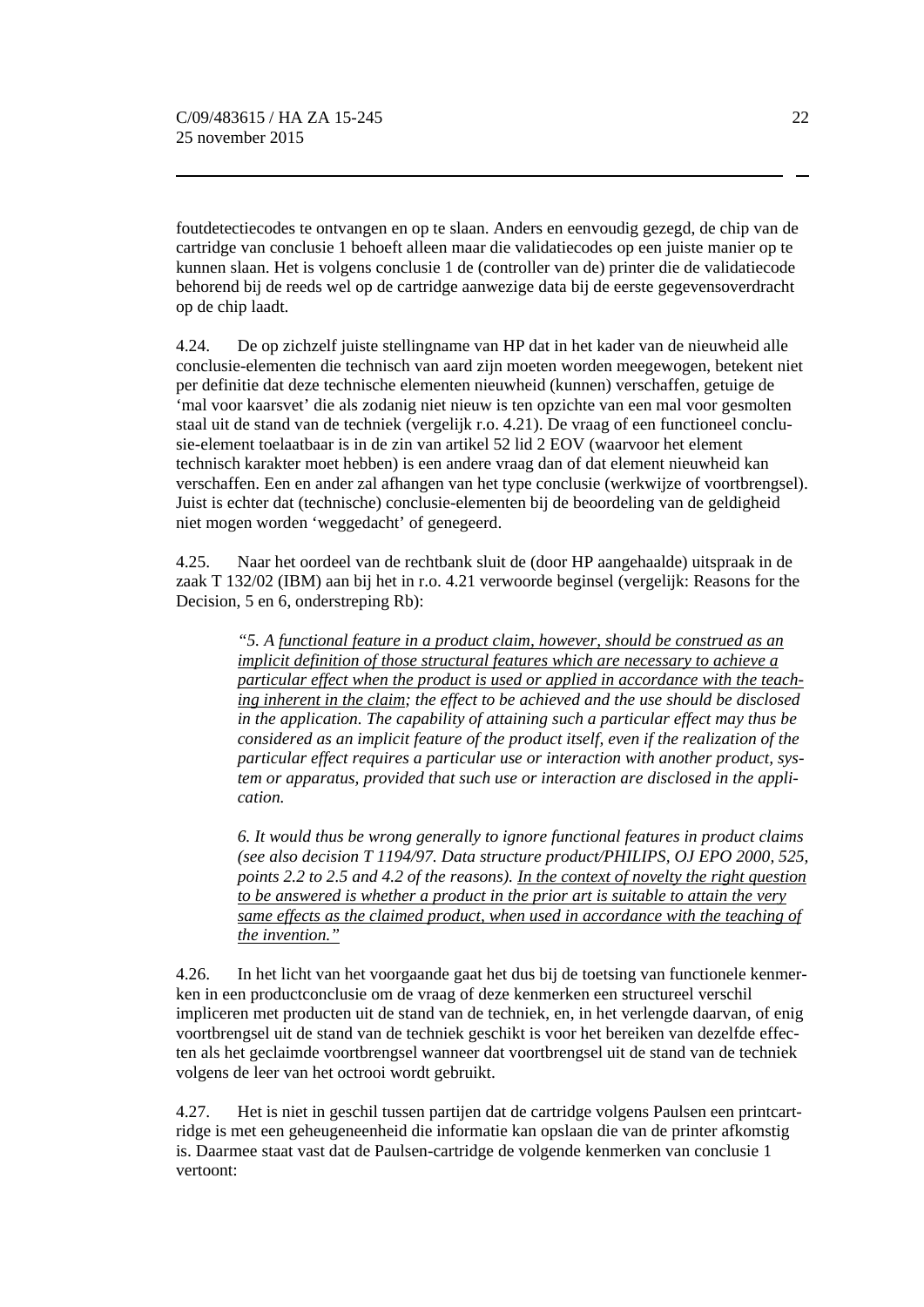- a. verwisselbare afdrukcomponent (14);
- b. voor gebruik in een afdruksysteem (10) dat een afdrukmechanisme omvat dat geconfigureerd is om de verwisselbare afdrukcomponent (14) te ontvangen;
- c. waarbij de verwisselbare afdrukcomponent (14) het volgende omvat: een elektronische opslaginrichting (38);
- d. die reageert op controle signalen van het afdruksysteem om selectief informatie op te slaan die van het afdrukmechanisme ontvangen is;
- e. waarbij de elektronische opslaginrichting (38) het volgende omvat: een opslagdeel dat gegevens bevat die de verwisselbare afdrukcomponent (14) betreffen.

4.28. Partijen twisten over de vraag of de kenmerken f. tot en met i. zijn geopenbaard in Paulsen. HP heeft daarbij gewezen op vier verschillen tussen de geoctrooieerde cartridge en de cartridge van Paulsen: (i) de foutdetectiecode bij Paulsen heeft geen betrekking op de in het opslagdeel opgeslagen gegevens, en kan (daarom) (ii) niet gebruikt worden om te bepalen of die gegevens juist zijn, (iii) bij Paulsen worden de foutdetectiecodes niet voorafgaand aan de gegevens in het opslagdeel geschreven, en (iv) bij Paulsen wordt de foutdetectiecode steeds over de vorige heen geschreven in een en hetzelfde veld, terwijl EP 617 voorziet in twee van dergelijke velden (validatievelden).

4.29. De twee validatievelden van conclusie 1 zijn 'geconfigureerd' om foutdetectiecodes te ontvangen en op te slaan (kenmerk f.). HP heeft ter zitting betoogd dat het 'geconfigureerd' zijn (als element van kenmerk f.) betekent dat de betreffende geheugenplaatsen 'aangepast' (pleitnota HP nrs. 64 en 65) dienen te zijn om foutdetectiecodes te ontvangen en op te slaan. Dat houdt volgens HP in dat (i) het adres van die plaatsen bij het formatteren van de geheugeneenheid wordt gereserveerd zodat de printer weet waar de foutdetectiecodes moeten worden weggeschreven, en (ii) dat de betreffende adressen open staan (in de zin van niet *write protected* zijn). Dit alles zou bij de Paulsen-cartridge niet het geval zijn.

4.30. Niet in geschil is dat de cartridge volgens conclusie 1 voorzien is van een geheugeneenheid ('chip') die een aantal uniforme geheugenplaatsen omvat, ieder met een specifiek adres, welke plaatsen gegevens kunnen bevatten. Het kan daarbij gaan om gegevens omtrent de cartridge (zoals de hoeveelheid en de kleur van de inkt), of andere gegevens, zoals foutdetectiecodes. HP heeft niet bestreden dat de geheugeneenheid volgens conclusie 1 als zodanig bekend was uit de stand van de techniek, maar stelt dat deze door de geclaimde organisatie van de geheugenplaatsen nieuw en inventief is.

4.31. De rechtbank is van oordeel dat het gereserveerd, aangewezen of bestemd zijn van een of meer geheugenadressen voor bepaalde (typen) gegevens (om foutdetectiecodes te ontvangen en op te slaan) geen fysiek/structureel onderscheid impliceert ten opzichte van de Paulsen-cartridge. Het octrooi openbaart ook niet (expliciet of impliciet) dat de validatievelden structureel anders zijn dan de overige geheugenplaatsen. Het verschil in bestemming tussen validatievelden (voor foutdetectiecodes) en opslagdeel (voor gegevens betreffende de cartridge) impliceert ook niet enig structureel verschil tussen het geheugen voor validatievelden en het opslagdeel. Het onderscheid tussen deze delen is puur functioneel en wordt door (de controller van) de printer gemaakt. Ten aanzien van het andere door HP genoemde aspect van 'geconfigureerd' zijn, te weten het niet *write protected* zijn van een geheugenadres, geldt dat nergens uit blijkt dat de betreffende geheugenadressen van de Paulsen-geheugenchip *write protected* zouden zijn. Daarnaast heeft HP niet toegelicht wat een *write*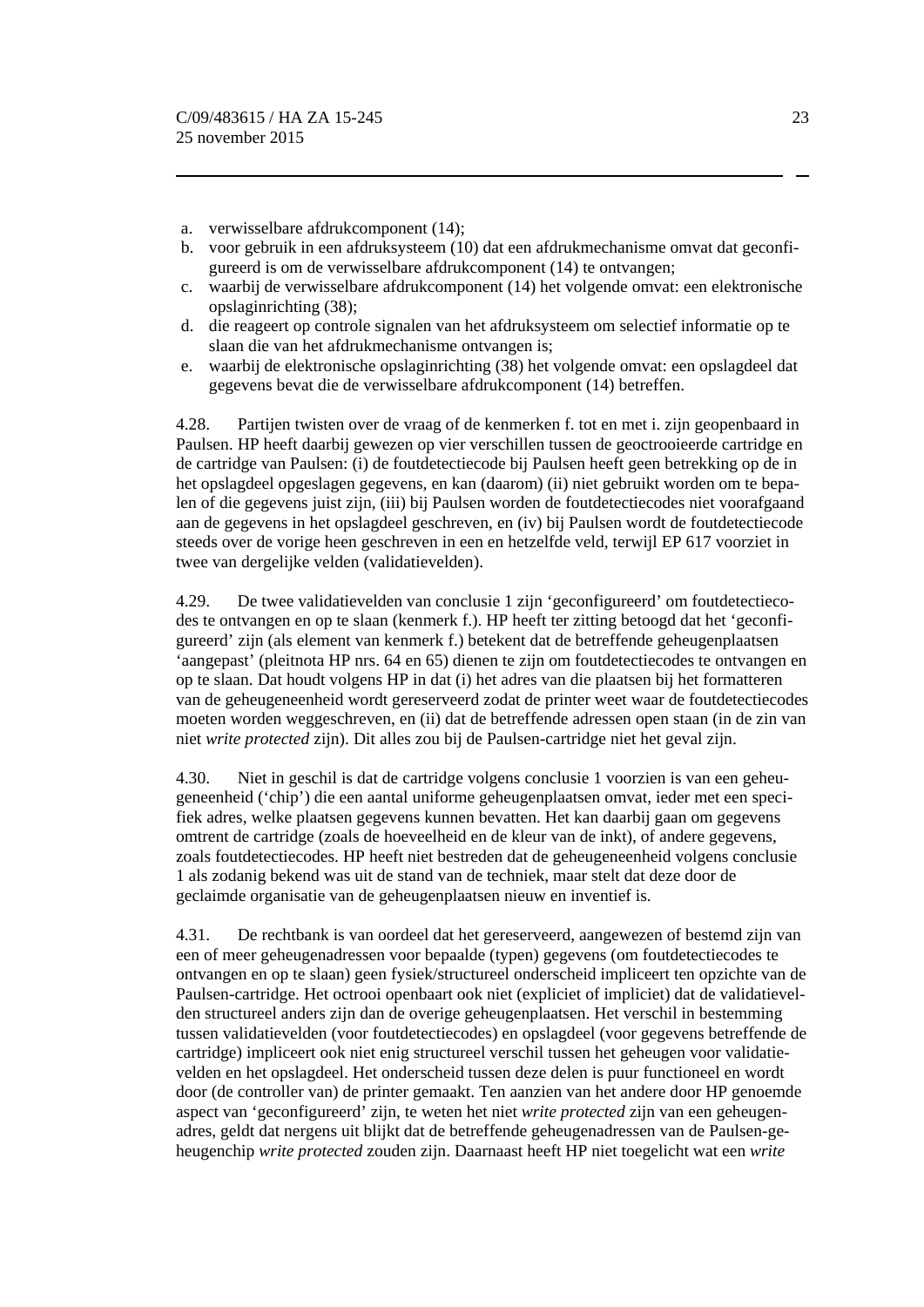*protected* geheugenadres structureel anders maakt dan een niet-*write protected* geheugenadres. Anders gezegd, niets verhindert (de controller van) de printer om de betreffende geheugenadressen in de geheugenchip van de Paulsen-cartridge de geoctrooieerde bestemmingen te geven.

4.32. De conclusie van het voorgaande is dat kenmerk f., hoewel ingekleed als een structureel kenmerk - in die zin dat 'validatieveld' en 'opslagdeel' structurele elementen suggereren - slechts een puur functioneel kenmerk is zonder implicaties voor de structuur van de geheugeneenheid. Er worden (door de controller van de printer bij gebruik) als het ware slechts 'stickers' geplakt op of namen gegeven aan bepaalde onderdelen van het geheugen. Daarmee kan dit kenmerk de geclaimde cartridge geen nieuwheid verschaffen ten opzichte van de Paulsen-cartridge.

4.33. De kenmerken g. tot en met i. bepalen, gelezen in samenhang, in wezen slechts dat de foutdetectiecode behorend bij de toekomstige (te schrijven) cartridgegegevens niet naar dezelfde geheugenplaats ('validatieveld') wordt weggeschreven als waar zich de foutdetectiecode bevindt die behoort bij de huidige cartridgegegevens. Hierbij zal 'geconfigureerd' op dezelfde manier worden uitgelegd als in kenmerk f., te weten dat de geheugeneenheid 'aangepast' is voor de daarna volgende functies/werkwijzestappen. Onvoldoende is gesteld of gebleken dat deze kenmerken enig (impliciet) gevolg hebben voor de structuur van de geheugeneenheid. Net zo min als bij kenmerk f., zijn de gereserveerde vaste adressen voor de validatievelden, en het niet *write protected* zijn, structurele kenmerken. Deze kenmerken betreffen uitsluitend de processen (het schrijven en opslaan van gegevens) die zich in de geheugeneenheid kunnen afspelen, maar niet de structuur van de geheugeneenheid zelf als onderdeel van de geoctrooieerde cartridge.

4.34. Afgaand op de bewoording van conclusie 1 vereist die conclusie niet dat de foutdetectiecodes al in de geheugeneenheid zijn geladen, maar slechts dat het geheugen is geconfigureerd voor het ontvangen en opslaan van die codes. HP heeft ter zitting betoogd dat de vakman echter in conclusie 1 zou 'inlezen' dat voor het eerste gebruik ('af fabriek') de geheugeneenheid van de cartridge bepaalde gegevens over de cartridge moet bevatten, en een bij die gegevens behorende foutdetectiecode in een van de (eerste of tweede) validatievelden moet zijn geladen. Deze stelling heeft enige aantrekkingskracht omdat zonder een juiste validatiecode de cartridge bij het eerste gebruik geweigerd zou worden als bedoeld in paragraaf [0048] van het octrooi omdat de printer niet kan verifiëren of de data valide dan wel corrupt zijn. Voor zover dit ingelezen kenmerk echter al een structureel kenmerk zou impliceren, kan het HP niet baten. Zoals Digital Revolution onweersproken heeft gesteld, heeft de cartridge van Paulsen (vergelijk r.o. 2.6 en 2.7) immers een op een specifiek adres geplaatste foutdetectiecode (in het veld 'parity') behorend bij de op dat moment aanwezige cartridgegegevens (in het 'data'-veld, zie ook paragraaf [0033] van Paulsen), zodat ook wanneer conclusie 1 zou vereisen dat één validatieveld een foutdetectiecode bevat, deze conclusie wordt geanticipeerd door Paulsen.

4.35. De slotsom van het voorgaande is dat de kenmerken f. tot en met i. van conclusie 1 geen bijdrage (kunnen) leveren aan de nieuwheid van die conclusie ten opzichte van Paulsen. Anders verwoord, zoals door Digital Revolution ter zitting gesteld en door HP niet (voldoende) bestreden, is de Paulsen-cartridge geschikt voor het bereiken van dezelfde effecten als het geoctrooieerde voortbrengsel wanneer de Paulsen-cartridge volgens de leer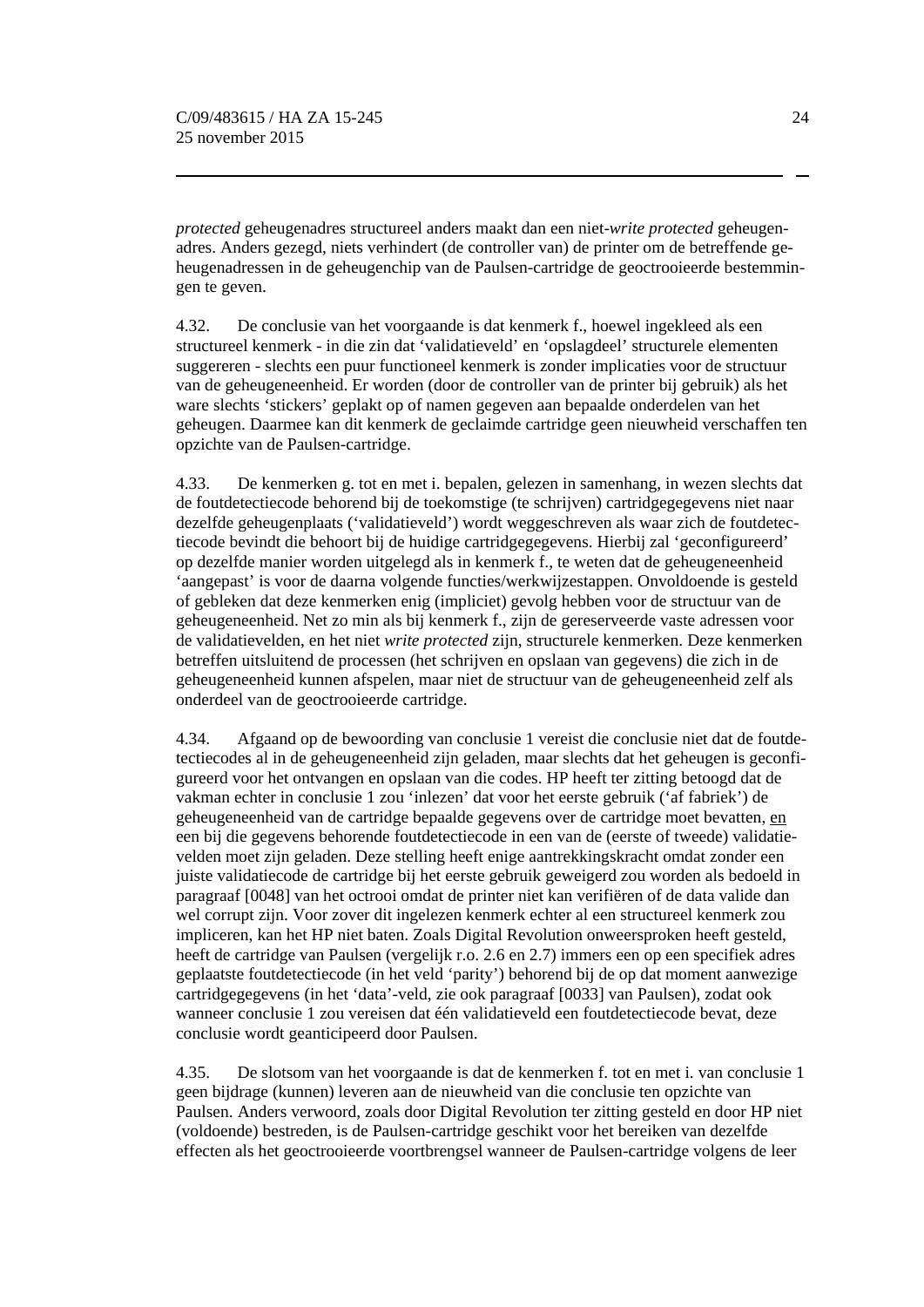van conclusie 1 van EP 617 door de printer (controller) wordt gebruikt (vergelijk de in r.o. 4.25 aangehaalde test in overweging 6 van T 132/02).

#### *Conclusie*

4.36. Aangezien conclusie 1 nietig is, en inbreuk daarop dus niet mogelijk is, zullen de vorderingen van HP voor zover gebaseerd op conclusie 1 worden afgewezen.

4.37. Beide partijen zijn zéér summier geweest ten aanzien van conclusie 2. HP heeft voor wat betreft inbreuk volstaan met een verwijzing naar conclusie 1 (de rechtbank kan overigens ook geen werkelijk van conclusie 1 onderscheidende kenmerken in conclusie 2 ontdekken anders dan verwijzing naar pariteitsdata in plaats van foutdetectiecodes). Digital Revolution heeft daar even summier op gereageerd door te stellen dat HP niet heeft onderbouwd dat van inbreuk sprake is (conclusie van antwoord in conventie tevens conclusie van eis in reconventie paragraaf 20.2). Voorts heeft zij gesteld dat haar cartridge niets anders is dan een toepassing van Paulsen (conclusie van antwoord in conventie tevens conclusie van eis in reconventie paragraaf 20.3 met verwijzing naar conclusies 1 en 2). Gegeven verder de hiervoor aangenomen ongeldigheid van conclusie 1 en het (voor de rechtbank ambtshalve) niet waarneembaar relevante onderscheid tussen conclusie 1 en 2, zullen de vorderingen in conventie daarom ook voor wat betreft conclusie 2 worden afgewezen. Een afzonderlijk belang van Digital Revolution bij een oordeel over de (verder) gevoerde niet-inbreukargumenten is niet gesteld of gebleken zodat de rechtbank deze argumenten niet zal beoordelen.

4.38. Digital Revolution heeft in conventie nog een ontvankelijkheidsverweer opgeworpen en daartoe aangevoerd dat HP niet de rechthebbende zou zijn met betrekking tot EP 617. Nu alle vorderingen van HP in conventie worden afgewezen, en in reconventie niet in geschil is dat HP de octrooihouder is – Digital Revolution heeft haar nietigheidsvordering immers onvoorwaardelijk tegen HP ingesteld en HP heeft niet bestreden dat zij rechthebbende is – behoeft dit geschilpunt geen beoordeling.

4.39. Als de in conventie in hoofdzaak in het ongelijk gestelde partij zal HP in de kosten van de procedure in conventie worden veroordeeld. Partijen hebben zich niet uitgelaten over een onderverdeling van de kosten naar conventie en reconventie. Afgaand op de processtukken zijn de nietigheidsargumenten van Digital Revolution alle ontwikkeld in het kader van haar verweer in conventie. Daarom zal de rechtbank 100% van de kosten van Digital Revolution toerekenen aan de procedure in conventie, zijnde  $\epsilon$ 93.452,55 (exclusief BTW). HP heeft niet bestreden dat deze kosten redelijk en evenredig zijn, zodat genoemd bedrag voor toewijzing in aanmerking komt.

#### **in reconventie**

4.40. Gezien het in conventie overwogene zal de rechtbank conclusie 1 van EP 617 vernietigen wegens gebrek aan nieuwheid. De andere nietigheidsargumenten voor wat betreft conclusie 1 komen daarmee niet meer aan de orde.

4.41. Aangaande de geldigheid ziet de rechtbank conclusie 7 voor het eerst concreet door Digital Revolution in de processtukken benoemd worden bij pleidooi. Zij stelt daar weliswaar expliciet, maar slechts in één zinsnede, dat conclusie 7 niet nieuw en niet inventief is,